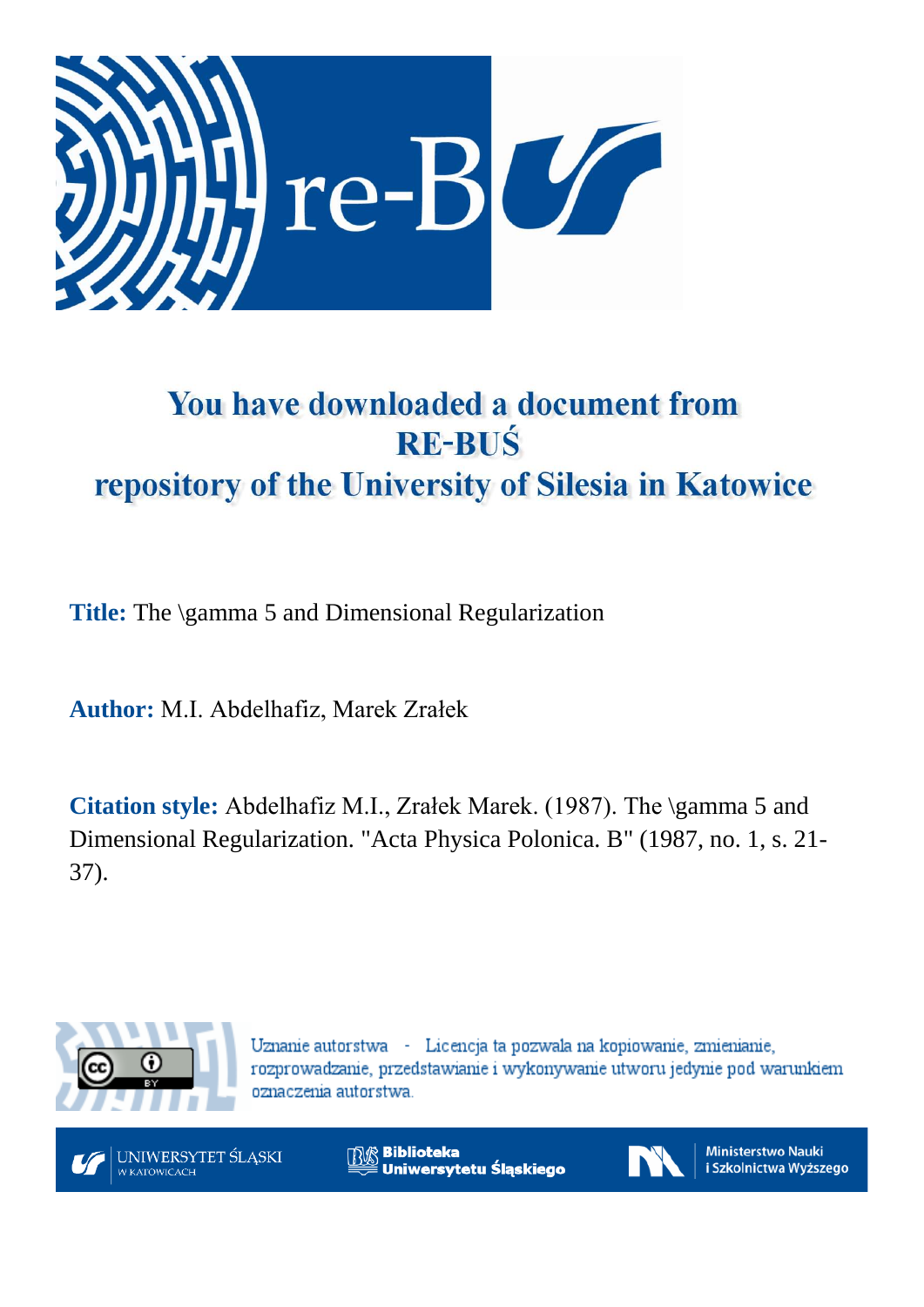## THE  $\gamma_5$  AND DIMENSIONAL REGULARIZATION\*

BY M. I. ABDELHAFIZ\*\* AND M. ZRALEK

Institute of Physics, Silesian University, Katowice\*\*\*

*(Received A pril 11, 1986)*

The properties of the axial-vector current are investigated using dimensional regulariza**tion.** The modified version of anti-commuting  $\gamma_s$  in *n* dimensions is proposed. The VVA **and A A A triangle diagrams are precisely calculated. The resulting amplitudes obey the naive vector Ward identities. In the axial vector Ward identities the Adler-Bell-Jackiw anomalies appear.**

**PACS** numbers: 11.10.-z

#### *1. Introduction*

In proving the renormalizability [1] of gauge theory, it is crucial that the renormalized lagrangian is itself locally gauge (or BRS [2]) invariant after introducing a gauge fixing term. To preserve gauge invariance the most suitable method is to use dimensional regularization [3] which has also very good algebraic properties. In particular the method admits [4] commutativity, distributivity, associativity and change of integration variable. In the absence of axial coupling the method is straightforward but there is some confusion in the case of fermion loops with one or more factors of  $\gamma_5$ . There is no satisfactory generalization of  $\gamma_5$  to arbitrary dimension. Natural generalization [5] gives  $\gamma_5$  which in an even (odd) dimensional space anticommutes (commutes) with all the Dirac  $\gamma^{\mu}$  matrices.

Attempts at resolving the problems of  $\gamma_5$  in dimensional regularization may be divided into two categories. In the first approach the authors try to give some definition of the  $\gamma_5$  in *n*-dimensions. In the second method the  $\gamma_5$  is not defined, but all the necessary properties for calculating any of the Feynman diagrams are given, 't Hooft and Veltman [3] definition belongs to the first category. They define

$$
\gamma_5 = i\gamma^0\gamma^1\gamma^2\gamma^3. \tag{1.1}
$$

\* Presented at the IX Silesian School of Theoretical Physics, Szczyrk, Poland, September 22-26, 1985.

**\*\*\* Address: Instytut Fizyki, Uniwersytet Śląski, Uniwersytecka 4, 40-007 Katowice, Poland.**

<sup>\*\*</sup> On leave of absence from Faculty of Science, Zagazig University, Zagazig, Egypt.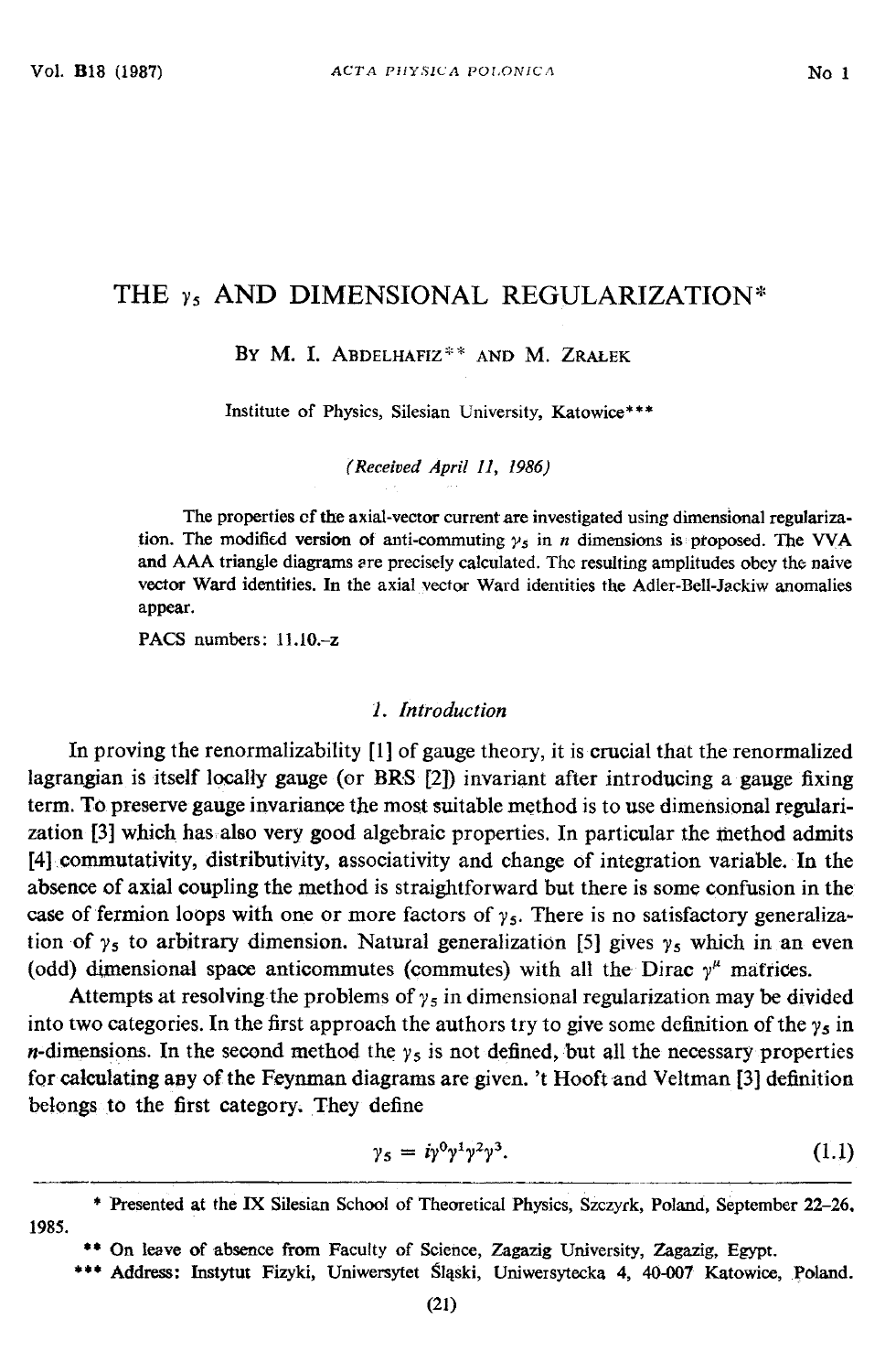Then from the properties of the Dirac matrices  $y^{\mu}$  in *n*-dimensions

$$
\{\gamma^{\mu},\gamma^{\nu}\} = 2g^{\mu\nu}, \quad g^{\mu}_{\ \mu} = n \tag{1.2}
$$

the  $\gamma_5$  has the characteristic peculiarity

$$
\{\gamma_5, \gamma^{\mu}\} = 0 \quad \text{for} \quad \mu = 0, 1, 2, 3,
$$
  

$$
[\gamma_5, \gamma^{\mu}] = 0 \quad \text{for} \quad \mu = 4, 5, ..., n-1,
$$
 (1.3)

and

 $\gamma_5^2 = 1.$ 

Several subsequent attempts were made to introduce an appropriate generalization of  $y<sub>5</sub>$  to *n*-dimensions [6]. All these approaches are essentially similar to that of 't Hooft and Veltman but the authors claim to have provided a more consistent formalism.

The Bardeen, Gastmans and Lautrup [7] method was the first approach where the authors do not define precisely  $\gamma_5$  but give only its properties. Their  $\gamma_5$  has the properties

$$
\{\gamma_5, \gamma^{\mu}\} = 0 \quad \text{for} \quad \mu = 0, 1, ..., n-1,
$$
  

$$
\gamma_5^2 = 1.
$$
 (1.4)

The latter authors considered diagrams with mixed loops containing both boson and fermion propagators (the fermion line is not closed). They found that the Ward identities are not satisfied if they use definition (1.1). However they found that the Ward identities are consistent with definition (1.4).

Chanowitz, Furman and Hinchliffe [8] have shown that using the definition (1.4) for single closed fermion loop diagrams with an even number of  $\gamma_5$ 's all Ward identities are satisfied. The latter authors observed also that adopting the property (1.4) it is possible to express any trace of  $\gamma_5$  with greater than four and even numbers of Dirac  $\gamma_\mu$  matrices, by one arbitrary parameter *b.* Changing the value of this parameter it is possible to satisfy vector Ward identity, axial vector identity or none of them. The authors consider this *b* dependence as a reflection of the fact that the four-dimensional integration is not well- -defined [9]. As the integral defining a triangle graph is linearly divergent, the value of the triangle graph is ambiguous and depends on labeling convention and the method of evaluation of the integral.

Gottlieb and Donohue [10] disagree with the previous result for a triangle graph with one  $\gamma_5$  (VVA amplitude). They calculated once more the VVA amplitude without using any property for  $\gamma_5$  and found that dimensional regularization yields a VVA graph which automatically satisfies the vector current conservation, leaving the anomaly in the axial vector divergence (ABJ anomaly [9, 11]).

Ovrut [12] also adopts the definition (1.4), but to remove the *b* dependence ambiguity from the paper [8] he does not anticommute  $\gamma_5$  with any Dirac matrix inside the trace (if these contain more than six Dirac matrices). In this way he proved that for his kinds of diagrams Ward identities are valid independently of  $\gamma_5$  definition in *n*-dimensions.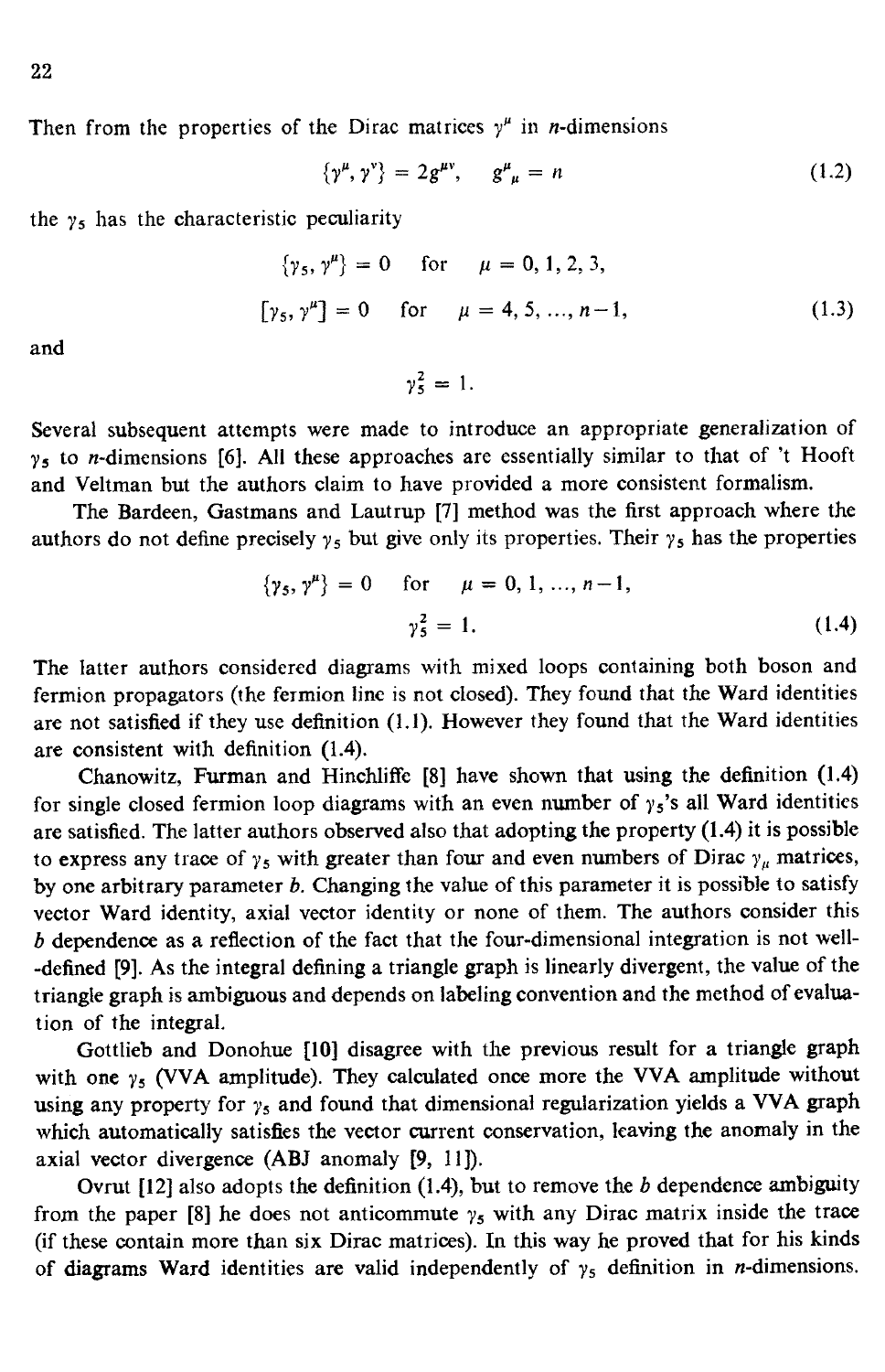It is not convenient to fix positions of  $\gamma_5$  inside a trace if the number of  $\gamma_5$  is odd and greater than one. The ZZZ and ZZW vertices in the electroweak theory are of this type. We found the properties for  $y_5$  which allow us to calculate explicitly any kind of Feynman diagrams with any number of  $\gamma_5$ . Our prescription for  $\gamma_5$  renders divergent Feynman integrals finite, and honors the Ward identities so it satisfies all necessary conditions which a regulator should have. These were checked explicitly for one loop triangle diagrams. The only problems appear sometimes with Bose symmetry, so after regularization we have to make symmetrization in these cases.

In the next Section our definition for  $\gamma_5$  in *n*-dimensions is described. In Section 3 we show that Ward identities for all interested triangle diagrams are satisfied. In Section 4 we summarize our results.

## 2. Properties of  $\gamma_5$  in *n*-dimensions

As we described in the Introduction the methods of using  $\gamma_5$  in dimensional regularization (which are consistent with Ward identities) which we found in the literature allow us to calculate:

I. diagrams with mixed loops containing both boson and fermion propagators [7, 8], II. diagrams with only internal fermion lines but with an even number of  $\gamma_5$ 's [8],

III. diagrams with internal fermion lines with one  $\gamma_5$  inside traces [10, 12, 13].

Taking the definition (1.4) it is possible in case I to anticommute  $\gamma_5$ 's outside the internal part of Feynman integral where the normal  $n$ -dimensional Dirac algebra is used. In case II using (1.4), *ys* matrices are eliminated inside the trace. In both cases canonical Ward identities are satisfied without any abnormal parts [7, 8, 10].

Case III was the most controversial one. Taking different definitions of  $\gamma_5$  different results for the VVA amplitude (Fig. 1) were obtained (see e.g. Ref. [10, 12, 13]). Fixing the position of  $\gamma_5$  inside the traces and using only normal *n*-dimensional Dirac algebra the first correct result for  $\Pi_5^{\mu\nu\lambda}$  (Fig. 1) was got in Ref. [10]. It was found that the  $\Pi_5^{\mu\nu\lambda}$ 



Fig. 1. The VVA diagram  $\Pi_s^{\mu\nu\lambda}(p_1, p_2)$  with two vector and one axial vector couplings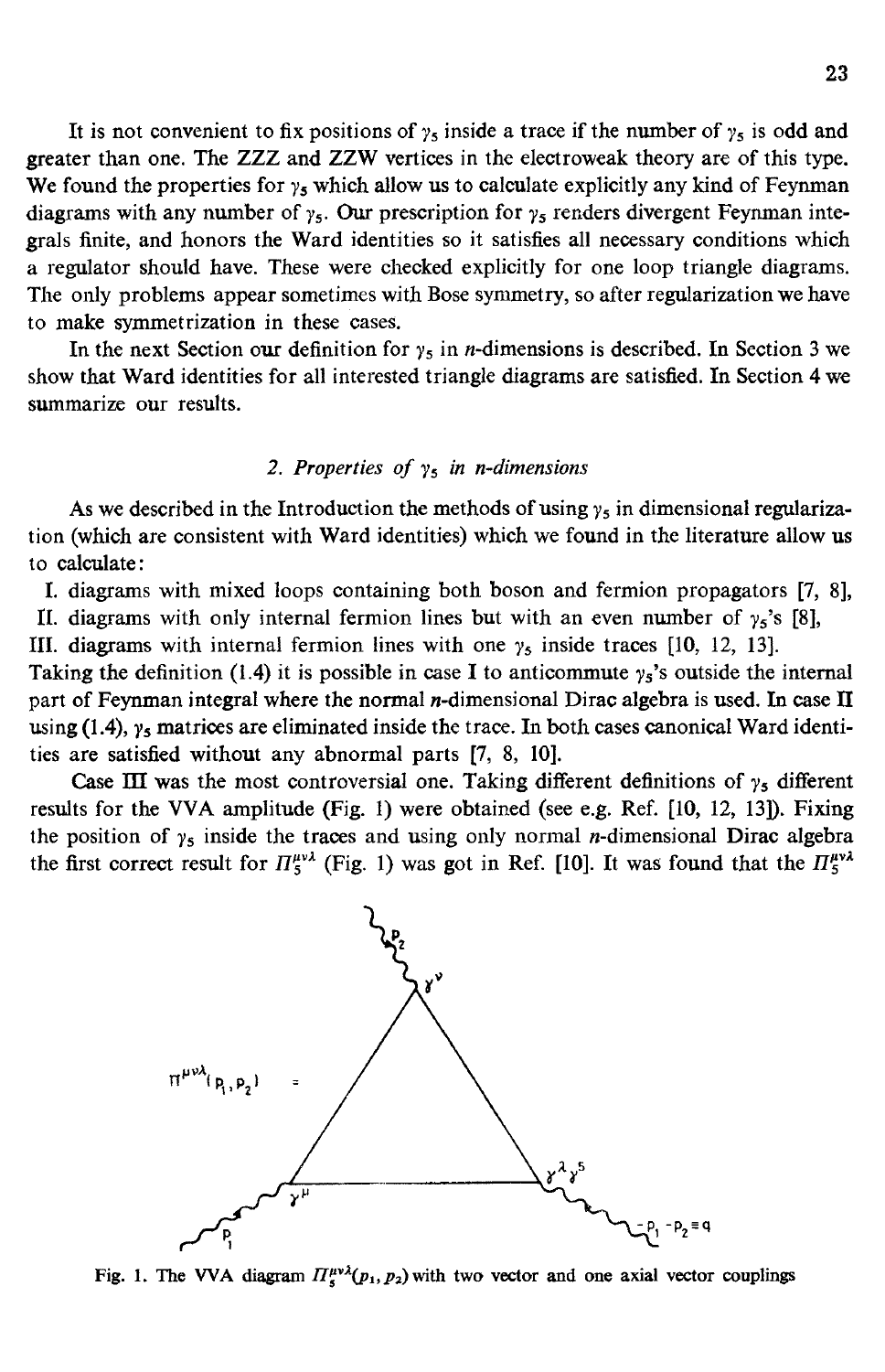satisfies vector Ward identities (2.1)

$$
p_{1\mu} \Pi_5^{\mu\nu\lambda}(p_1, p_2) = 0, \quad p_{2\nu} \Pi_5^{\mu\nu\lambda}(p_1, p_2) = 0 \tag{2.1}
$$

but axial Ward identity has an abnormal part which does not depend on mass (9, 10]

$$
-(p_1+p_2)_\lambda \Pi_5^{\mu\nu\lambda}(p_1,p_2) = 2m\Pi_5^{\mu\nu}(p_1,p_2),\tag{2.2}
$$

where  $\Pi_5^{\mu\nu}(p_1, p_2)$  is the diagram like  $\Pi_5^{\mu\nu\lambda}(p_1, p_2)$  but after removing  $\gamma^{\lambda}$  matrix (for more details see Appendix and Fig. 3).

Without any other information about  $\gamma_5$  there are problems, for example, in how to calculate a triangle diagram with one  $\gamma_5$  in each of the vertices. We will give here the four conditions which are enough to calculate all Feynman diagram which are interesting from a physical point of view.

For convenience we describe all properties of  $y<sub>5</sub>$  in *n*-dimensions, even the well-known ones.

A. Anticommuting property in  $n$ -dimensions

$$
\{\gamma_5, \gamma^{\mu}\} = 0, \quad \mu = 0, 1, ..., n-1,
$$
  

$$
\gamma_5^2 = 1,
$$
  
Tr  $\gamma_5 = 0.$  (2.3)

From this property it is easy to prove [8] that

$$
(n-4)\operatorname{Tr}\left(\gamma_5\gamma^{\alpha}\gamma^{\beta}\gamma^{\gamma}\gamma^{\delta}\right)=0,\tag{2.4}
$$

and from this equation follows that Tr  $(\gamma_5 \gamma^{\alpha} \gamma^{\beta} \gamma^{\gamma} \gamma^{\delta})$ , can be different from zero only for  $n = 4$ . So it is impossible to consider this trace as a smooth function of *n* e.g. it is not possible to have

$$
\operatorname{Tr}\left(\gamma_5\gamma^{\alpha}\gamma^{\beta}\gamma^{\gamma}\gamma^{\delta}\right) = -4ie^{\alpha\beta\gamma\delta} + (4-n)A_1^{\alpha\beta\gamma\delta} + (4-n)^2A_2^{\alpha\beta\gamma\delta} + \dots \,,\tag{2.5}
$$

where  $A_1$  and  $A_2$  are some unknown tensors. But if we consider finite Feynman diagrams, they do not have poles  $(4-n)^{-k}$ , and we can use the trace (2.5) because the parts with unknown tensors  $A_i$  vanish for  $n \to 4$ . All one fermion loop Feynman diagrams, with odd numbers of  $\gamma_5$ , are finite (see next Section). Using our prescription for  $\gamma_5$  we are able to calculate those diagrams only for  $n = 4$ . If one tries to consider the diagrams in *n*-dimensions, it is necessary to reject (2.4), but then there is a contradiction with conditions  $(2.3)^1$ . From conditions (2.3) it follows that

 $Tr(\gamma_5 \gamma^{\alpha_1} \gamma^{\alpha_2} ..., \gamma^{\alpha_{2i-1}}) = 0,$  (2.6)

and

$$
Tr\left(\gamma_5\gamma^{\alpha_1}\gamma^{\alpha_2}\right)=0.\t(2.7)
$$

<sup>&</sup>lt;sup>1</sup> The definition of  $\gamma$ <sub>5</sub> with which the formula (2.5) does not contradict (2.4) was given by Thompson and Yu [14]. But their definition is very difficult to apply. We have also checked that this definition does not agree with the Ward identities for even numbers of  $\gamma_5$ 's [15].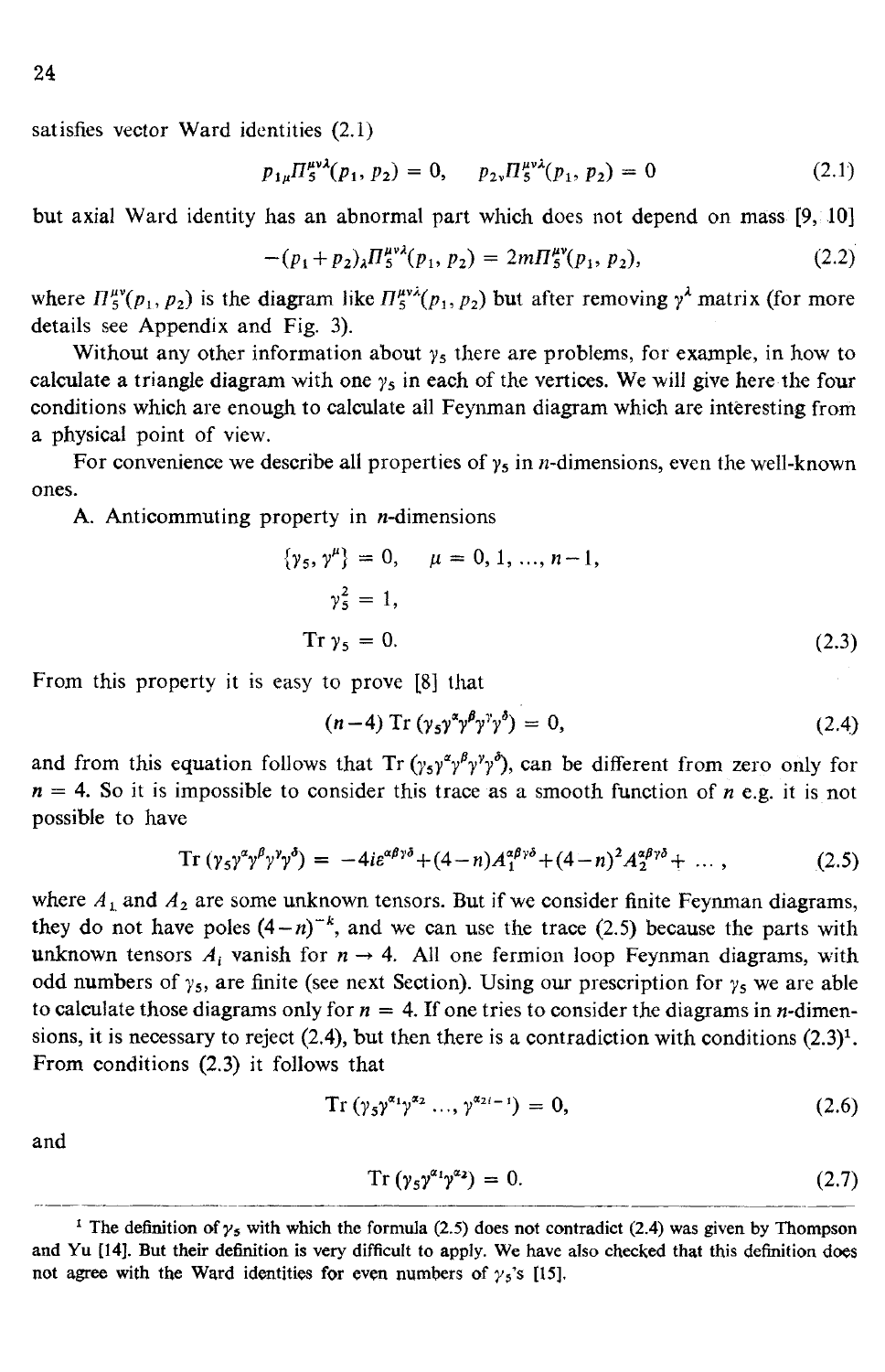B. We use normal Dirac algebra in  $n$ -dimensions

$$
\{\gamma^{\mu}, \gamma^{\nu}\} = 2g^{\mu\nu}, \quad g^{\mu}_{\ \mu} = n,
$$
  
Tr 1 = 4. (2.8)

C. For an even number of  $\gamma_5$  inside a trace, using (2.3) we can eliminate them completely. In an odd number of  $\gamma_5$  only one survives. Then we calculate

$$
Tr (\gamma_5 \gamma^{\alpha_1} \gamma^{\alpha_2} \dots \gamma^{\alpha_{2l}}) \quad \text{for} \quad 2i = 6, 8, \dots \tag{2.9}
$$

using normal Dirac algebra in *n*-dimensions. But if the trace  $(2.9)$  is contracted with an integral which is infinite then:

— we first calculate the trace using the appropriate form of  $\gamma_5$  in 4-dimensions (see Appendix)

$$
\gamma_5 = -\frac{i}{4!} \varepsilon_{\alpha\beta\gamma\delta} \gamma^{\alpha} \gamma^{\beta} \gamma^{\gamma} \gamma^{\delta}, \qquad (2.0)
$$

— and we integrate over momentum.

Using  $(2.3)$ ,  $(2.8)$  and  $(2.10)$  we express the trace  $(2.9)$  as a combination of metric tensor elements  $g^{a_i a_k}$  product with antisymmetric tensor  $\varepsilon^{a\beta\gamma\delta}$ . If  $g^{a\beta}$  from a dimensionally regularized integral is contracted with  $g^{\alpha_i\alpha_k}$  from a trace (2.9) we give to it the value *n*. If the trace (2.9) is contracted with the finite integral then all above restrictions are not necessary.

D. Using the properties A, B and C sometimes we get diagrams which do not satisfy Bose symmetry. To restore this symmetry we have to make appropriate symmetrization after dimensional regularization.

In the next Section we will show that all diagrams which wc calculate using conditions A, B, C, and D are consistent with canonical Ward identities for anomaly free theory. Abnormal parts (which vanish after summation over all loop fermions) appear only in axial vector Ward identities.

#### *3. Triangle diagrams and Ward identities*

We will not calculate Green's functions where  $\gamma_5$ 's can be eliminated. In this case we need only conditions A and B (Eqs (2.3) and (2.8)). These diagrams were calculated and Ward identities were checked [8, 10]. Application of the dimensional regularization to triangle diagrams with three vertices was more controversial. Let us consider the sum of diagrams given in Fig. 2 where vertices are denoted by  $\Gamma_1$ ,  $\Gamma_2$ ,  $\Gamma_3$ 

$$
\Pi^{F_1F_2F_3}(p_1, p_2) = -i^3 \int \frac{d^n k}{(2\pi)^n} \operatorname{Tr} \left[ \frac{1}{\hat{k} + \hat{p}_2 - m} \Gamma_2 \frac{1}{\hat{k} - m} \Gamma_1 \frac{1}{\hat{k} - \hat{p}_1 - m} \Gamma_3 \right] -i^3 \int \frac{d^n k}{(2\pi)^n} \operatorname{Tr} \left[ \frac{1}{\hat{k} + \hat{p}_1 - m} \Gamma_1 \frac{1}{\hat{k} - m} \Gamma_2 \frac{1}{\hat{k} - \hat{p}_2 - m} \Gamma_3 \right].
$$
 (3.1)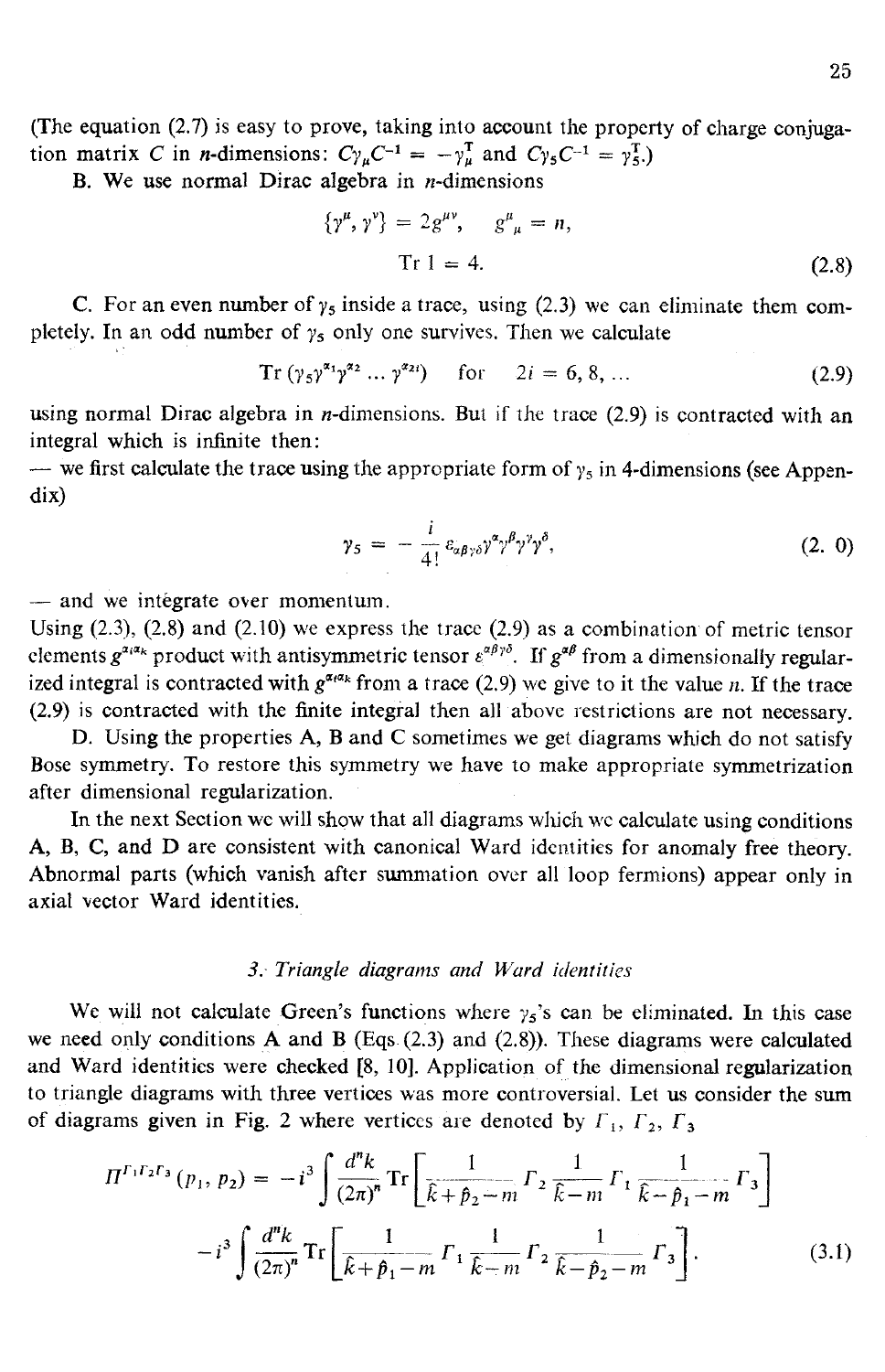

**Fig. 2. The general triangle diagram**  $\Pi^{f_1 f_2 f_3}(p_1, p_2)$  **with couplings**  $I_1$ **,**  $I_2$  **and**  $I_3$  **in the vertices. Normal and crossed diagrams are shown**

Each  $\Gamma_i$  can be given by

$$
\Gamma_i = 1, \gamma_5, \gamma^{\mu} \quad \text{and} \quad \gamma^{\mu} \gamma_5. \tag{3.2}
$$

Altogether there are 64 diagrams but only 6, which are given in Fig. 3, are not trivial (part of the diagrams can be got from these 6 after changing of variables). All graphs in Fig. 3 occur in the electroweak theory in the couplings between Z, photon and Higgs: ZZZ, ZZA, AAZ, ZZH, A AH and ZAH. To find canonical Ward identities let us define four kinds of current  $\Gamma_i(x)$ 

$$
S(x) = \overline{\psi}(x)\psi(x),
$$
  
\n
$$
P(x) = \overline{\psi}(x)\gamma_5\psi(x),
$$
  
\n
$$
V^{\mu}(x) = \overline{\psi}(x)\gamma^{\mu}\psi(x),
$$
  
\n
$$
A^{\mu}(x) = \overline{\psi}(x)\gamma^{\mu}\gamma_5\psi(x).
$$
\n(3.3)

Each 1PI Green's function in Fig. 3 can be described by

$$
(2\pi)^4 \delta^{(4)}(p_1 + p_2 + p_3) \Pi^{\Gamma_1 \Gamma_2 \Gamma_3}(p_1, p_2)
$$
  
=  $\int d^4 x d^4 y d^4 z e^{ip_1 x} e^{ip_2 y} e^{ip_3 z} \langle 0|T(\Gamma_1(x)\Gamma_2(y)\Gamma_3(z))|0\rangle.$  (3.4)

Formulae (3.4) can be treated more generally than Green's function in Fig. 3. We get diagrams of one loop approximation in Fig. 3 taking  $\psi(x)$  and  $\overline{\psi}(x)$  in the currents (3.3) as a free field. Generally  $\Pi^{\Gamma_1 \Gamma_2 \Gamma_3}(p_1, p_2)$  are full 1PI Green's functions with fermion loop outside and all possible internal lines depending on an interaction Lagrangian. Let us assume that, in theory, one fulfilled

$$
\partial_{\mu}V^{\mu}(x) = 0, \tag{3.5}
$$

and

$$
\partial_u A^\mu(x) = 2mi P(x). \tag{3.6}
$$

From the equal time anticommuting relations for  $\psi$  fields we get

$$
[V^{0}(x), \Gamma_{i}(y)]\delta(x_{0} - y_{0}) = 0, \qquad (3.7)
$$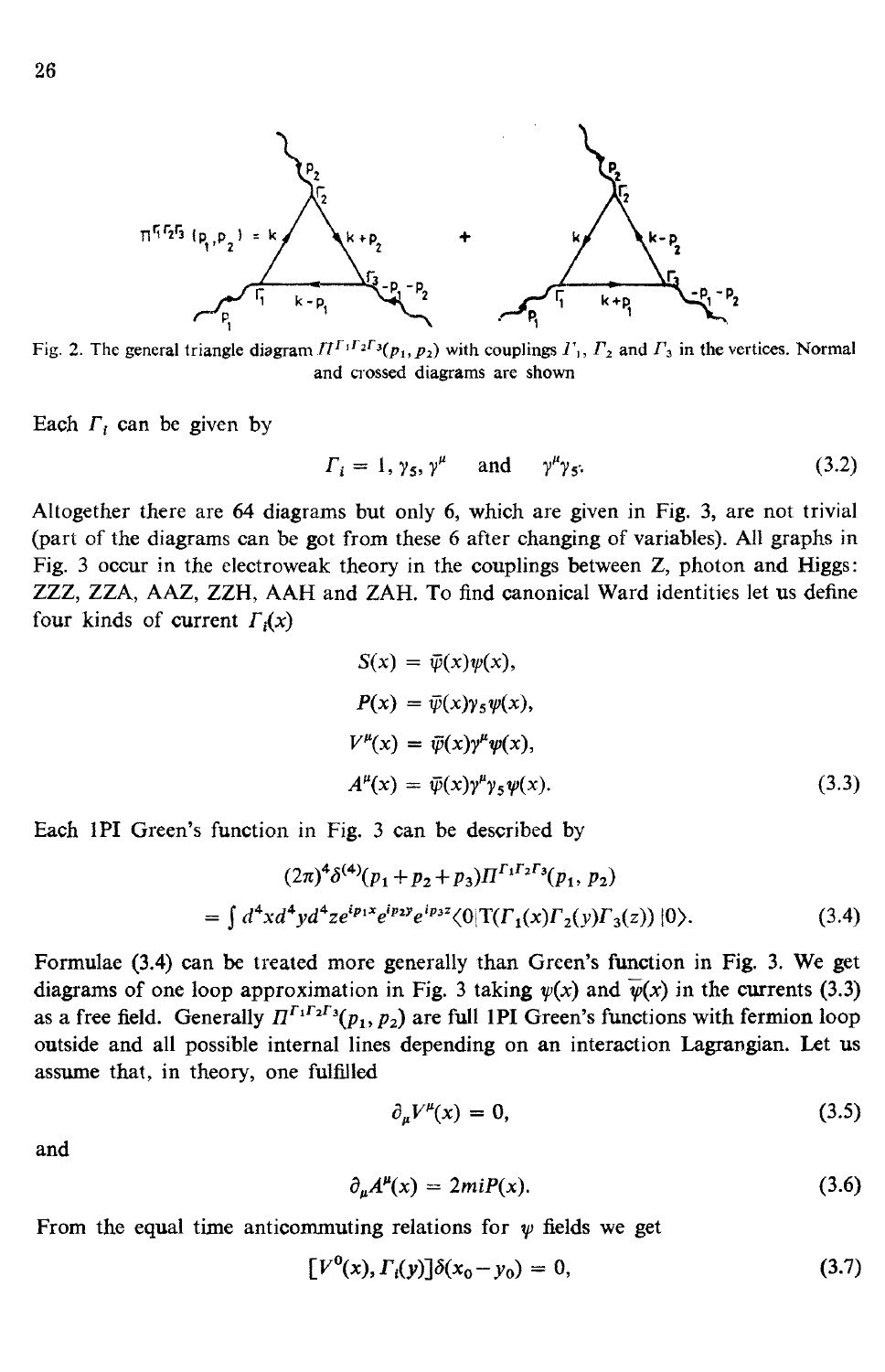

 $\gamma^{\nu} \gamma^5$ 



 $\alpha$ )







b)

**Fig. 3. a) The VVA diagram**  $H^{\mu\nu\lambda}$  **and the VVP diagram**  $H^{\mu\nu}$  **which are connected by the axial vector Ward** identity; b) the AAA diagram  $\pi_{\rm s}^{\mu\nu\lambda}$  and the AAP diagrams  $\pi_{\rm s}^{\mu\nu}$ ,  $\pi_{\rm s}^{\mu}$ , and  $\pi_{\rm s}^{\nu}$ , All diagrams are connected by Ward identities; c) the AAS diagram  $H_{\epsilon}^{uv}$  and the APS diagram which satisfied the Ward identity

for any  $\Gamma_i(x)$  from (3.3) and

$$
[A^{0}(x), S(y)]\delta(x_{0} - y_{0}) = -2P(x)\delta^{(4)}(x - y),
$$
  
\n
$$
[A^{0}(x), P(y)]\delta(x_{0} - y_{0}) = -2S(x)\delta^{(4)}(x - y),
$$
  
\n
$$
[A^{0}(x), V^{\mu}(y)]\delta(x_{0} - y_{0}) = 0,
$$
  
\n
$$
[A^{0}(x), A^{\mu}(y)]\delta(x_{0} - y_{0}) = 0.
$$
\n(3.8)

From (3.5)-(3.8) we get for 1PI Green's function in Fig. 3 the next Ward identities: Green's functions in Fig. 3a:

$$
p_{1\mu} \Pi_5^{\mu\nu\lambda}(p_1, p_2) = 0, \quad p_{2\nu} \Pi_5^{\mu\nu\lambda}(p_1, p_2) = 0,\tag{3.9}
$$

$$
-(p_1, p_2)_{\lambda} \Pi_5^{\mu\nu\lambda}(p_1, p_2) = 2m\Pi_5^{\mu\nu}(p_1, p_2), \qquad (3.10)
$$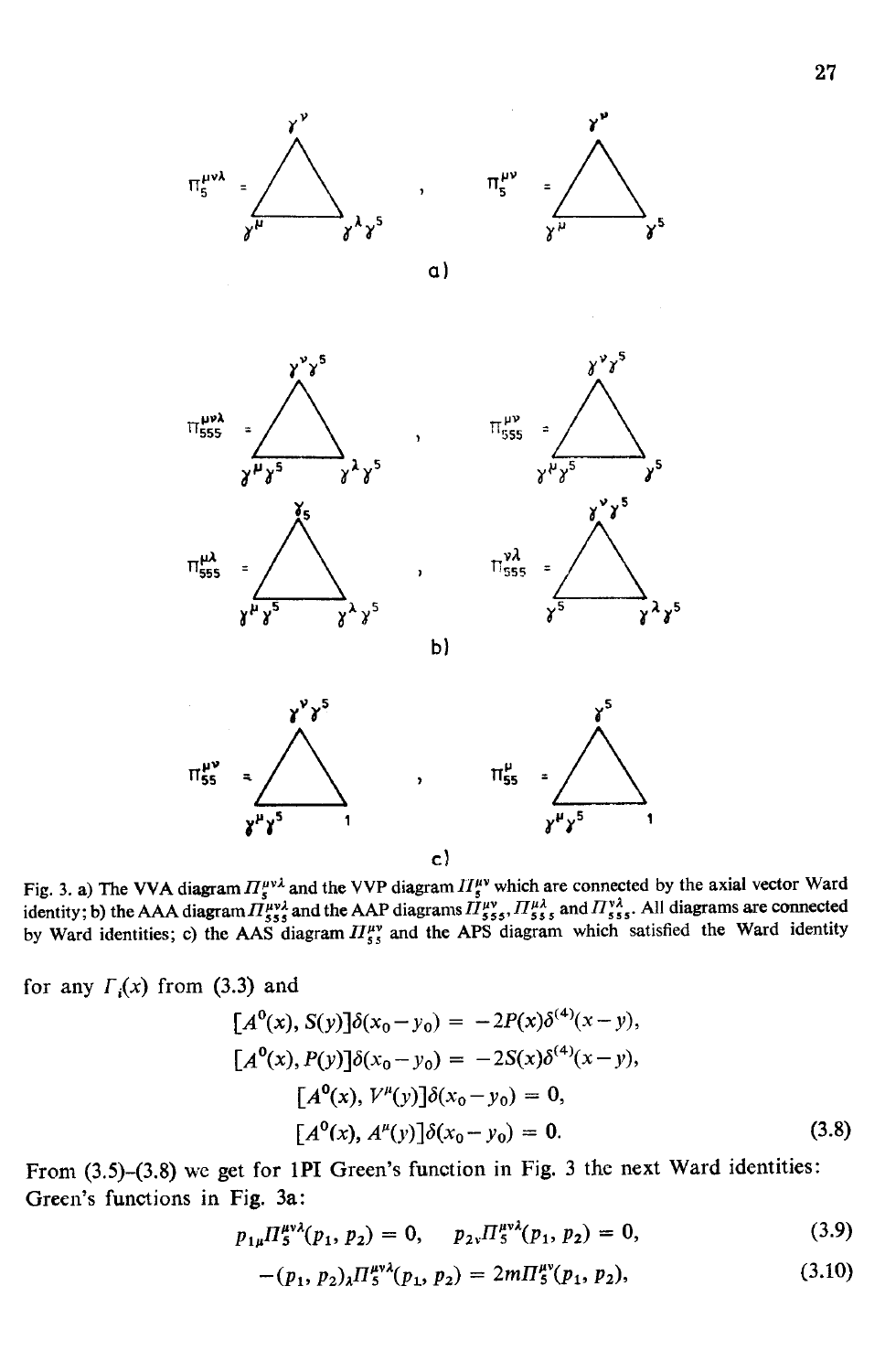$$
p_{1\mu} \Pi_{555}^{\mu\nu\lambda}(p_1, p_2) = 2m \Pi_{555}^{\nu\lambda}(p_1, p_2),
$$
  
\n
$$
p_{2\nu} \Pi_{555}^{\mu 0\lambda}(p_1, p_2) = 2m \Pi_{555}^{\mu\lambda}(p_1, p_2),
$$
  
\n
$$
-(p_1 + p_2)_{\lambda} \Pi_{555}^{\mu\nu\lambda}(p_1, p_2) = 2m \Pi_{555}^{\mu\nu}(p_1, p_2),
$$
\n(3.11)

Green's functions in Fig. 3c:

$$
p_{1\mu} \Pi_{55}^{\mu\nu}(p_1, p_2) = 2m \Pi_{55}^{\nu}(p_1, p_2) + 2i\Omega_{55}^{\nu}(p_2, -p_2),
$$
  
\n
$$
p_{2\nu} \Pi_{55}^{\mu\nu}(p_1, p_2) = 2m \Pi_{55}^{\mu}(p_1, p_2) + 2i\Omega_{55}^{\mu}(p_1, -p_1),
$$
\n(3.12)

where  $\Omega_{55}^{v}(p_2, -p_2)$  and  $\Omega_{55}^{\mu}(p_1, -p_1)$  are two point Green's functions defined by

$$
\delta^{(4)}(p+r)\Omega_{55}^e(p,r) = \int d^4x d^4y e^{-ixp} e^{-iry} \langle 0| T(A^e(x)P(y)) |0 \rangle.
$$
 (3.13)

From (3.13) we have

$$
2i\Omega_{55}^{\rho}(p,-p) = -\frac{m}{2\pi^2}\bigg(c_{\text{UV}} - \int\limits_{0}^{1} dx \ln D_2(x)\bigg) p^{\rho},
$$

where

$$
D_2(x) = m^2 - p^2 x (1 - x), \quad C_{UV} = \frac{2}{\varepsilon} - \gamma + \ln 4\pi.
$$
 (3.14)

Using our  $\gamma_5$  definition from Section 2, we calculate in the Appendix all necessary Green's functions.

From (Appendix A.8) there is

$$
p_{1\mu} \Pi_5^{\mu\nu\lambda}(p_1, p_2) = \text{Tr} \left( \gamma_5 \gamma^{\alpha} \gamma^{\beta} \gamma^{\nu} \gamma^{\lambda} \right) (p_{1a} p_{2\beta}) \left[ -B_2 + B_5 p_1^2 + B_6 p_1 p_2 \right],
$$

and

$$
p_{2\nu} \Pi_5^{\mu\nu\lambda}(p_1, p_2) = \text{Tr} \left( \gamma_5 \gamma^{\alpha} \gamma^{\beta} \gamma^{\mu} \gamma^{\lambda} \right) \left( p_{1\alpha} p_{2\beta} \right) \left[ -B_1 + B_3 p_1 p_2 + B_4 p_2^2 \right], \tag{3.15}
$$

and from (Appendix A.9) we see that vector Ward identities (3.9) for triangle diagram  $H_5^{\mu\nu\lambda}(p_1, p_2)$  with one  $\gamma_5$  are satisfied. For the axial current we have

$$
-(p_1 + p_2)_{\lambda} \Pi_5^{\mu\nu\lambda}(p_1, p_2) = \text{Tr} \left( \gamma_5 \gamma^{\alpha} \gamma^{\beta} \gamma^{\mu} \gamma^{\nu} \right) (p_{1\alpha} p_{2\beta}) \left[ -B_1 + B_2 \right]
$$
  
=  $2m \Pi_5^{\mu\nu}(p_1, p_2) + \frac{1}{8\pi^2} \text{Tr} \left( \gamma_5 \gamma^{\alpha} \gamma^{\beta} \gamma^{\mu} \gamma^{\nu} \right) (p_{1\alpha} p_{2\beta}),$  (3.16)

where  $\Pi_5^{\mu\nu}(p_1, p_2)$  is given by formula (Appendix A.13), so axial vector Ward identity (3.10) is not fulfilled. We obtained the mass independent anomaly part (the ABJ anomaly [9, 11 ]) and as we know, this term has the ability to destroy unitarity and renormalizability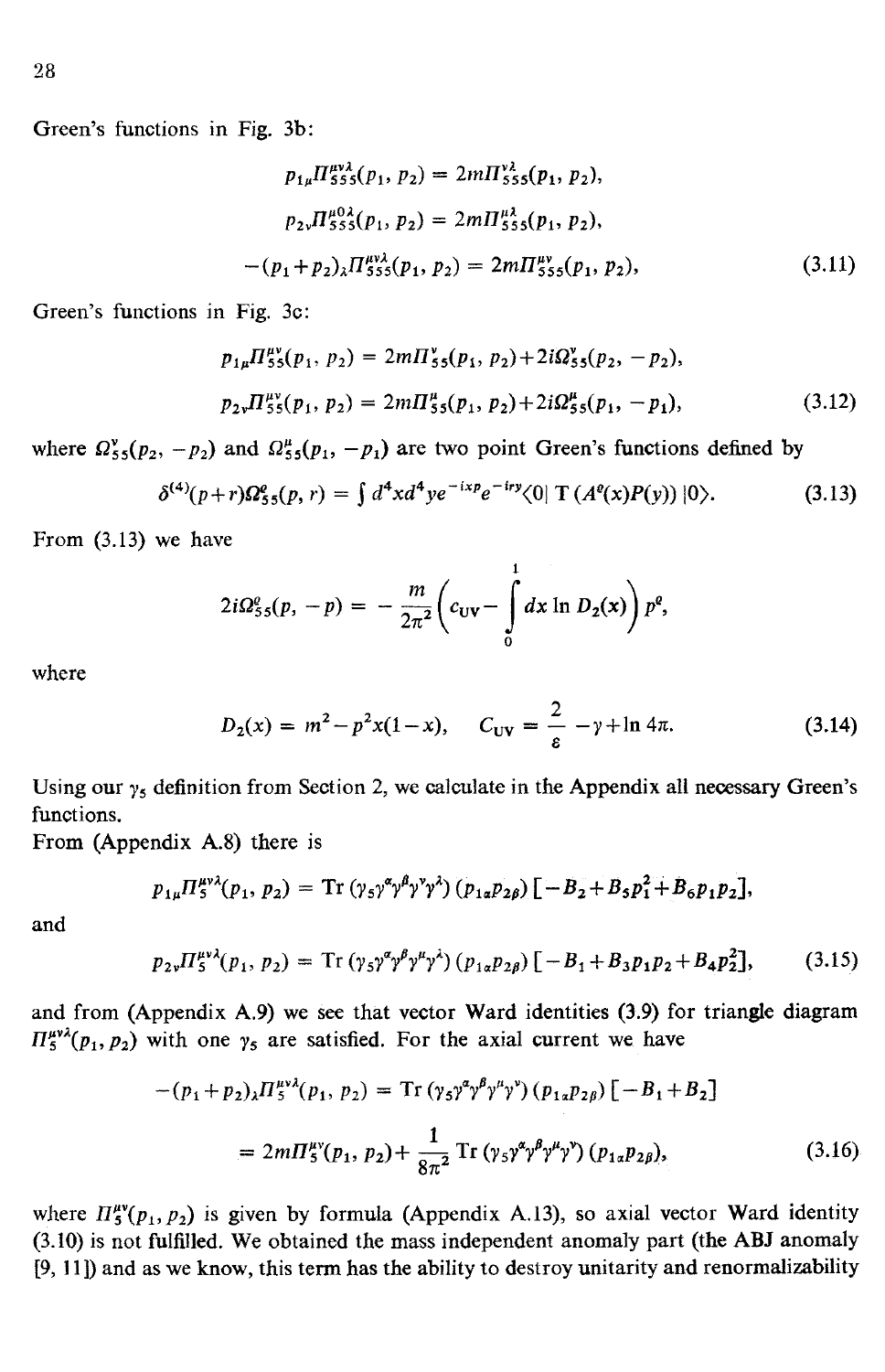[16]. In an anomaly free theory, because ol summation over internal fermions, anomaly part vanishes and unitarity and renormalizability are restored [16].

It is worth mentioning that our three boson amplitude obeys Bose symmetry for the vector current vertices, and we have

$$
\Pi_5^{\mu\nu\lambda}(p_1, p_2) = \Pi_5^{\nu\mu\lambda}(p_2, p_1). \tag{3.17}
$$

The problem with Bose symmetry appears in the diagram with three  $\gamma_5$ 's,  $\pi_{555}^{\mu\nu\lambda}$  (Appendix A.10). As we chose  $p_1$  and  $p_2$  as two independent four momenta, our diagram possesses a symmetry as in (3.17).

$$
\Pi_{555}^{\mu\nu\lambda}(p_1, p_2, q) = \Pi_{555}^{\nu\mu\lambda}(p_2, p_1, q). \tag{3.18}
$$

In the other vertices  $(\mu \leftrightarrow \lambda)$  and  $(\nu \leftrightarrow \lambda)$  the diagram has no proper symmetry

$$
\Pi_{555}^{\mu\nu\lambda}(p_1, p_2, q) \neq \Pi_{555}^{\lambda\nu\mu}(q, p_2, p_1),
$$

and

$$
\Pi_{555}^{\mu\nu\lambda}(p_1, p_2, q) \neq \Pi_{555}^{\mu\lambda\nu}(p_1, q, p_2). \tag{3.19}
$$

To restore Bose symmetry let us define

$$
\Omega_{555}^{\nu\nu\lambda}(p_1, p_2, q) = \frac{1}{6} \left[ \Pi_{555}^{\mu\nu\lambda}(p_1, p_2, q) + \Pi_{555}^{\nu\mu\lambda}(p_2, p_1, q) \right. \n+ \Pi_{555}^{\lambda\nu\mu}(q, p_2, p_1) + \Pi_{555}^{\mu\lambda\nu}(p_1, q, p_2) + \Pi_{555}^{\nu\mu}(p_2, q, p_1) + \Pi_{555}^{\lambda\mu\nu}(q, p_1, p_2) \right], \tag{3.20}
$$

which by definition has proper symmetry in each pair of vertices  $(\mu \leftrightarrow \nu, \mu \leftrightarrow \lambda)$ , and  $\nu \leftrightarrow \lambda$ ). From formulae (Appendix  $(A.10)$ ,  $(A.11)$  and  $(A.12)$ ) one gets

$$
\Omega_{555}^{\mu\nu\lambda}(p_1, p_2, q) = \text{Tr} (\gamma_5 \gamma^{\alpha} \gamma^{\mu} \gamma^{\nu} \gamma^{\lambda}) \left[ C_1 p_{1\alpha} + C_2 p_{2\alpha} \right] \n+ \text{Tr} (\gamma_5 \gamma^{\alpha} \gamma^{\beta} \gamma^{\mu} \gamma^{\nu}) \left( p_{1\alpha} p_{2\beta} \right) \left[ C_3 p_1^{\lambda} + C_4 p_2^{\lambda} \right] \n+ \text{Tr} (\gamma_5 \gamma^{\alpha} \gamma^{\beta} \gamma^{\mu} \gamma^{\lambda}) \left( p_{1\alpha} p_{2\beta} \right) \left[ C_5 p_1^{\nu} + C_6 p_2^{\nu} \right] \n+ \text{Tr} (\gamma_5 \gamma^{\alpha} \gamma^{\beta} \gamma^{\nu} \gamma^{\lambda}) \left( p_{1\alpha} p_{2\beta} \right) \left[ C_7 p_1^{\mu} + C_8 p_2^{\mu} \right],
$$
\n(3.21)

where

$$
C_1 = \frac{1}{12\pi^2} \int_0^1 dx \int_0^{1-x} dy \frac{1}{D_3(x, y)} [3p_1^2 y(1-y) (2y-1) + p_2^2 x(x-1+5y-6xy) + p_1 p_2 y(y-1-4x(1-3y))],
$$
  

$$
C_2 = -\frac{1}{12\pi^2} \int_0^1 dx \int_0^{1-x} dy \frac{1}{D_3(x, y)} [p_1^2 y(y-1+5x-6xy) + 3p_2^2 x(1-x) (2x-1) + p_1 p_2 x(x-1-4y(1-3x))],
$$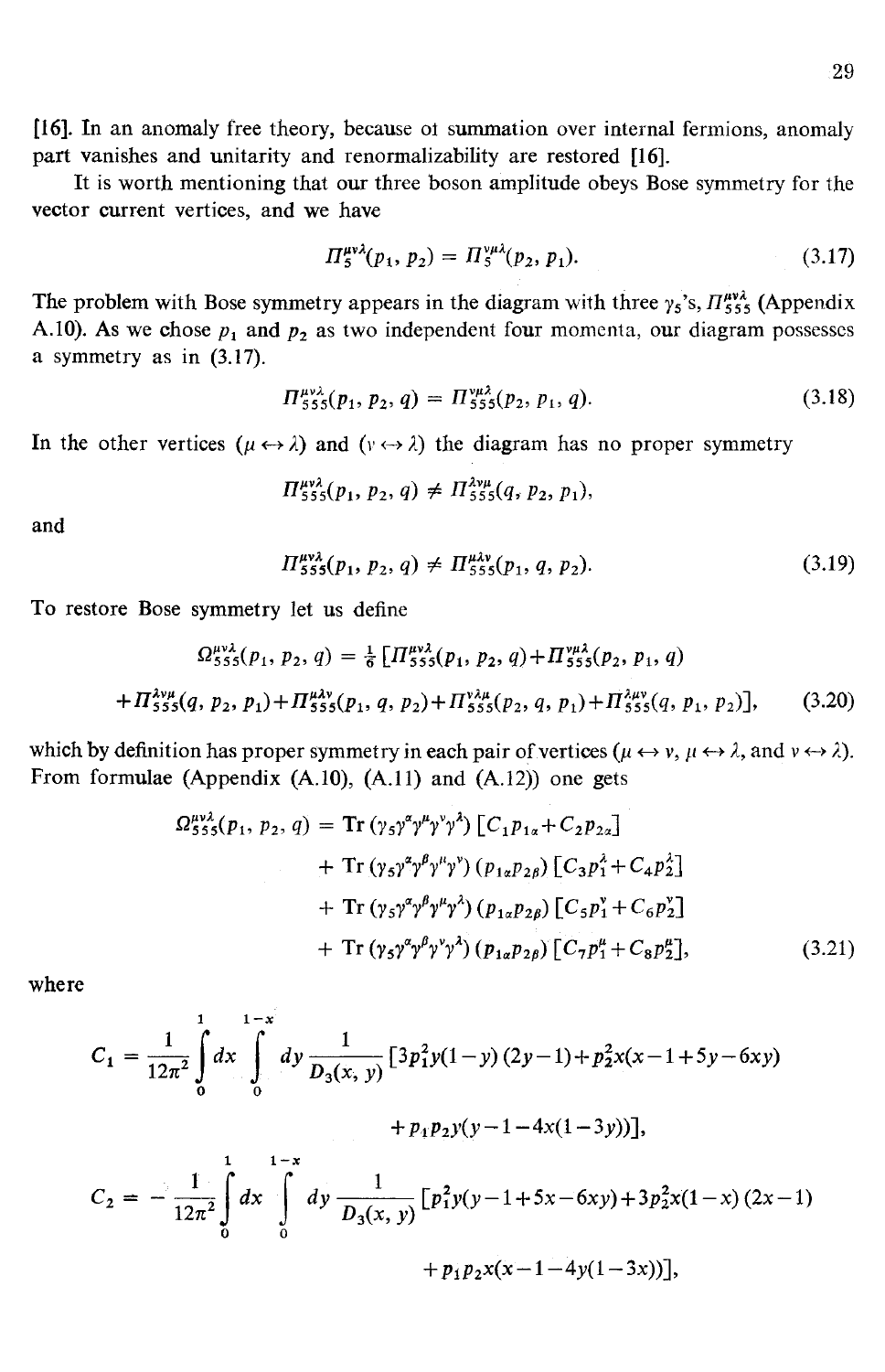$$
C_{3} = \frac{1}{12\pi^{2}} \int_{0}^{1-x} dx \int_{0}^{1-x} dy \frac{y(1+x-y)}{D_{3}(x, y)},
$$
  
\n
$$
C_{4} = \frac{1}{12\pi^{2}} \int_{0}^{1-x} dx \int_{0}^{1-x} dy \frac{x(1-x+y)}{D_{3}(x, y)},
$$
  
\n
$$
C_{5} = \frac{1}{12\pi^{2}} \int_{0}^{1-x} dx \int_{0}^{1-x} dy \frac{y(y-1+2x)}{D_{3}(x, y)},
$$
  
\n
$$
C_{6} = \frac{1}{12\pi^{2}} \int_{0}^{1-x} dx \int_{0}^{1-x} dy \frac{x(2-2x-y)}{D_{3}(x, y)},
$$
  
\n
$$
C_{7} = -\frac{1}{12\pi^{2}} \int_{0}^{1} dx \int_{0}^{1-x} dy \frac{y(2-2y-x)}{D_{3}(x, y)},
$$
  
\n
$$
C_{8} = -\frac{1}{12\pi^{2}} \int_{0}^{1-x} dx \int_{0}^{1-x} dy \frac{x(x-1+2y)}{D_{3}(x, y)}.
$$
\n(3.22)

Now, we can check Ward identity (3.11)

$$
p_{1\mu}\Omega_{555}^{\mu\nu\lambda}(p_1, p_2, q) = \text{Tr}(\gamma_5 \gamma^{\alpha} \gamma^{\beta} \gamma^{\nu} \gamma^{\lambda})(p_{1\alpha}p_{2\beta}) [-C_2 + C_7 p_1^2 + C_8 p_1 p_2]
$$
  
=  $2m\Pi_{555}^{\nu\lambda}(p_1, p_2) + \frac{1}{24\pi^2} \text{Tr}(\gamma_5 \gamma^{\alpha} \gamma^{\beta} \gamma^{\nu} \gamma^{\lambda})(p_{1\alpha}p_{2\beta}),$  (3.23)

where  $\Pi_{555}^{\nu\lambda}$  is given by (Appendix (A.18)).

Similarly

$$
p_{2\nu} \Omega_{555}^{\mu\nu\lambda}(p_1, p_2, q) = \text{Tr} \left( \gamma_5 \gamma^{\alpha} \gamma^{\beta} \gamma^{\mu} \gamma^{\lambda} \right) (p_{1\alpha} p_{2\beta}) \left[ -C_1 + C_5 p_1 p_2 + C_6 p_1^2 \right]
$$
  
=  $2m \Pi_{555}^{\mu\lambda}(p_1, p_2) - \frac{1}{24\pi^2} \text{Tr} \left( \gamma_5 \gamma^{\alpha} \gamma^{\beta} \gamma^{\mu} \gamma^{\lambda} \right) (p_{1\alpha} p_{2\beta}),$  (3.24)  
 $-(p_1 + p_2)_{\lambda} \Omega_{555}^{\mu\nu\lambda}(p_1, p_2, q)$ 

$$
= \mathrm{Tr} \left( \gamma_5 \gamma^{\alpha} \gamma^{\beta} \gamma^{\mu} \gamma^{\nu} \right) \left( p_{1\alpha} p_{2\beta} \right) \left[ -C_1 + C_2 - C_3 (p_1^2 + p_1 p_2) - C_4 (p_2^2 + p_1 p_2) \right]
$$

$$
=2m\Pi_{555}^{\mu\nu}(p_1, p_2)+\frac{1}{24\pi^2}\operatorname{Tr}\left(\gamma_5\gamma^{\alpha}\gamma^{\beta}\gamma^{\mu}\gamma^{\nu}\right)(p_{1\alpha}p_{2\beta}),\tag{3.25}
$$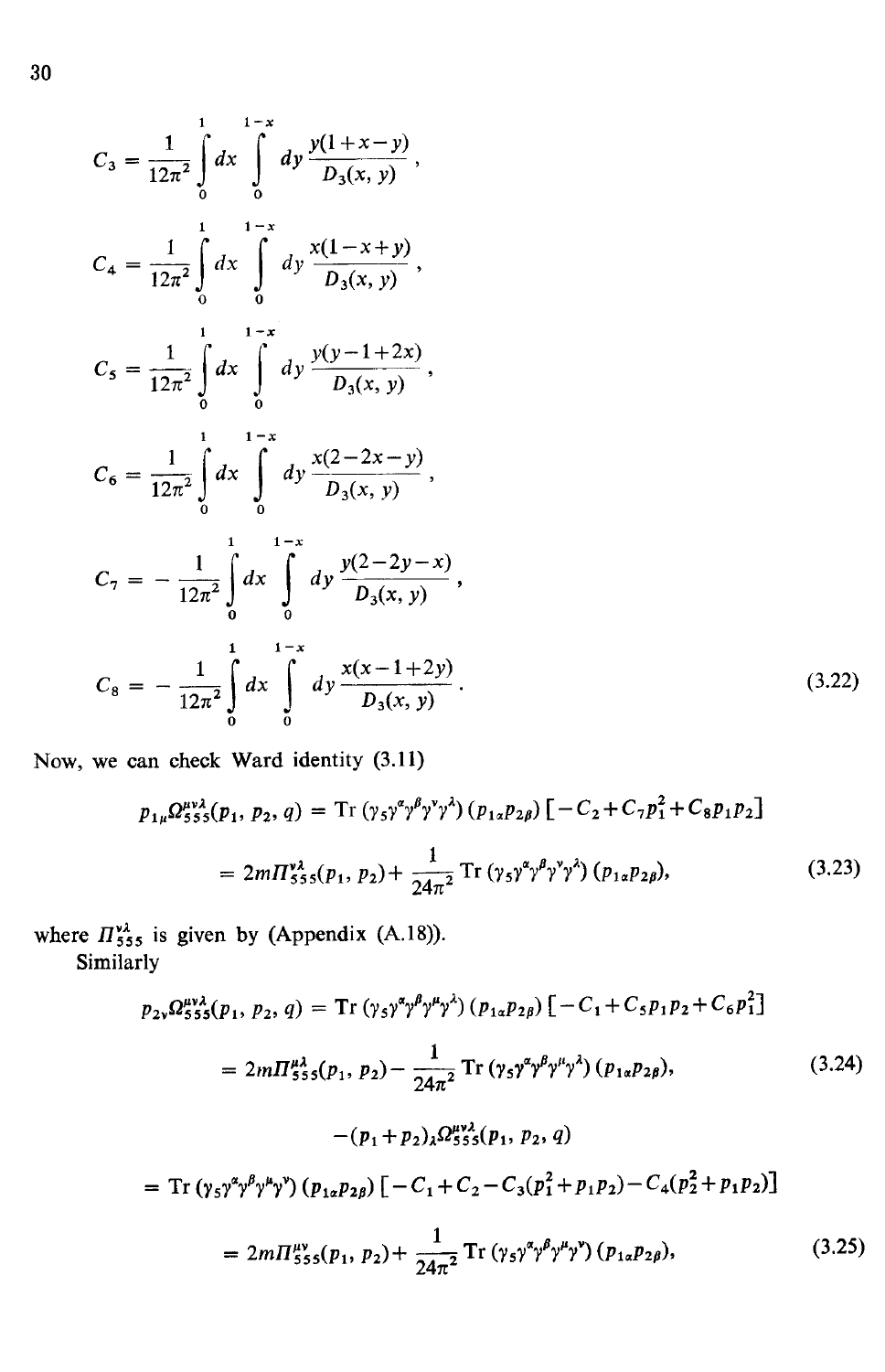where  $\prod_{555}^{\mu\lambda}(p_1,p_2)$  and  $\prod_{555}^{\mu\nu}(p_1,p_2)$  are given by (Appendix (A.16)) and (A.14), respectively.

Using our prescriptions for  $y_5$  we got the triangle diagram with three axial vector couplings  $\Pi_{555}^{\mu\nu\lambda}$  which does not satisfy Bose symmetry. After symmetrization our new trianle diagrams  $\Omega_{555}^{\mu\nu\lambda}(p_1, p_2, q)$  have proper Bose symmetry and satisfy abnormal Ward identities (3.23), (3.24) and (3.25). The abnormal terms do not depend on mass, so after summation over internal fermions they vanish in anomaly free theory.

In the end, using (Appendix  $(A.19)$ ,  $(A.20)$ ,  $(A.21)$ ), and  $(3.14)$  one finds that Ward identities (3.12) are satisfied. The proof of the infinite part is trivial, but in order to check that the finite parts obey relation (3.12) we need some algebra.

## *4. Conclusions*

We have been considering the method of using dimensional regularization for theories with  $\gamma_5$  couplings. We proposed a modified version of anticommuting  $\gamma_5$  in *n*-dimensions. It was checked before in the literature that totally anticommuting  $y_5$  is consistent with Ward identities for diagrams with an even numbers of  $\gamma_5$ 's and for diagrams with mixed loops containing both boson and fermion propagators.

In the case of odd numbers of  $y_5$  couplings we calculated precisely the triangle diagrams with one and three  $\gamma_5$  matrices. They are useful in the ZZZ, ZZA and ZAA couplings in the electroweak theory. The resulting amplitudes obey the naive vector Ward identities. In the axial vector Ward identities Adler-Bell-Jackiw anomalies appear which vanish however after summation over internal fermions if a theory is anomaly free.

### **APPENDIX**

For convenience we give some details in how we use our definition from Sect. 2. Any diagram in Fig. 3 can be got from (3.1) which we rewrite introducing Feynman parameters

$$
\Pi^{\Gamma_{1}\Gamma_{2}\Gamma_{3}}(p_{1}, p_{2}) = -2i \int_{0}^{1} dx \int_{0}^{1-x} dy \int \frac{d^{n}k}{(2\pi)^{n}} \frac{1}{[-k^{2}-2kP+D]}
$$
  
\n
$$
\times \{Q_{1\alpha}k_{\beta}Q_{2\gamma}[Tr(\gamma^{2}\Gamma_{1}\gamma^{\beta}\Gamma_{2}\gamma^{\gamma}\Gamma_{3}) - Tr(\gamma^{\gamma}\Gamma_{2}\gamma^{\beta}\Gamma_{1}\gamma^{2}\Gamma_{3})] + mQ_{1\alpha}k_{\beta}[Tr(\gamma^{2}\Gamma_{1}\gamma^{\beta}\Gamma_{2}\Gamma_{3}) + Tr(\Gamma_{2}\gamma^{\beta}\Gamma_{1}\gamma^{\gamma}\Gamma_{3})] + mQ_{1\alpha}Q_{2\beta}[Tr(\gamma^{2}\Gamma_{1}\Gamma_{2}\gamma^{\beta}\Gamma_{3}) + Tr(\gamma^{\beta}\Gamma_{2}\Gamma_{1}\gamma^{\gamma}\Gamma_{3})] + mk_{\alpha}Q_{2\beta}[Tr(\Gamma_{1}\gamma^{\gamma}\Gamma_{2}\gamma^{\beta}\Gamma_{3}) + Tr(\gamma^{\beta}\Gamma_{2}\gamma^{\gamma}\Gamma_{1}\Gamma_{3})] + m^{2}Q_{1\alpha}[Tr(\gamma^{\gamma}\Gamma_{1}\Gamma_{2}\Gamma_{3}) - Tr(\Gamma_{2}\Gamma_{1}\gamma^{\gamma}\Gamma_{3})] + m^{2}k_{\alpha}[Tr(\Gamma_{1}\gamma^{\gamma}\Gamma_{2}\Gamma_{3}) - Tr(\Gamma_{2}\gamma^{\gamma}\Gamma_{1}\Gamma_{3})] + m^{2}k_{\alpha}[Tr(\Gamma_{1}\gamma^{\gamma}\Gamma_{2}\Gamma_{3}) - Tr(\gamma^{\gamma}\Gamma_{2}\Gamma_{1}\Gamma_{3})] + m^{2}Q_{2\alpha}[Tr(\Gamma_{1}\Gamma_{2}\gamma^{\gamma}\Gamma_{3}) - Tr(\gamma^{\gamma}\Gamma_{2}\Gamma_{1}\Gamma_{3})] + m^{3}[Tr(\Gamma_{1}\Gamma_{2}\Gamma_{3}) + Tr(\Gamma_{2}\Gamma_{1}\Gamma_{3})], \qquad (A.1)
$$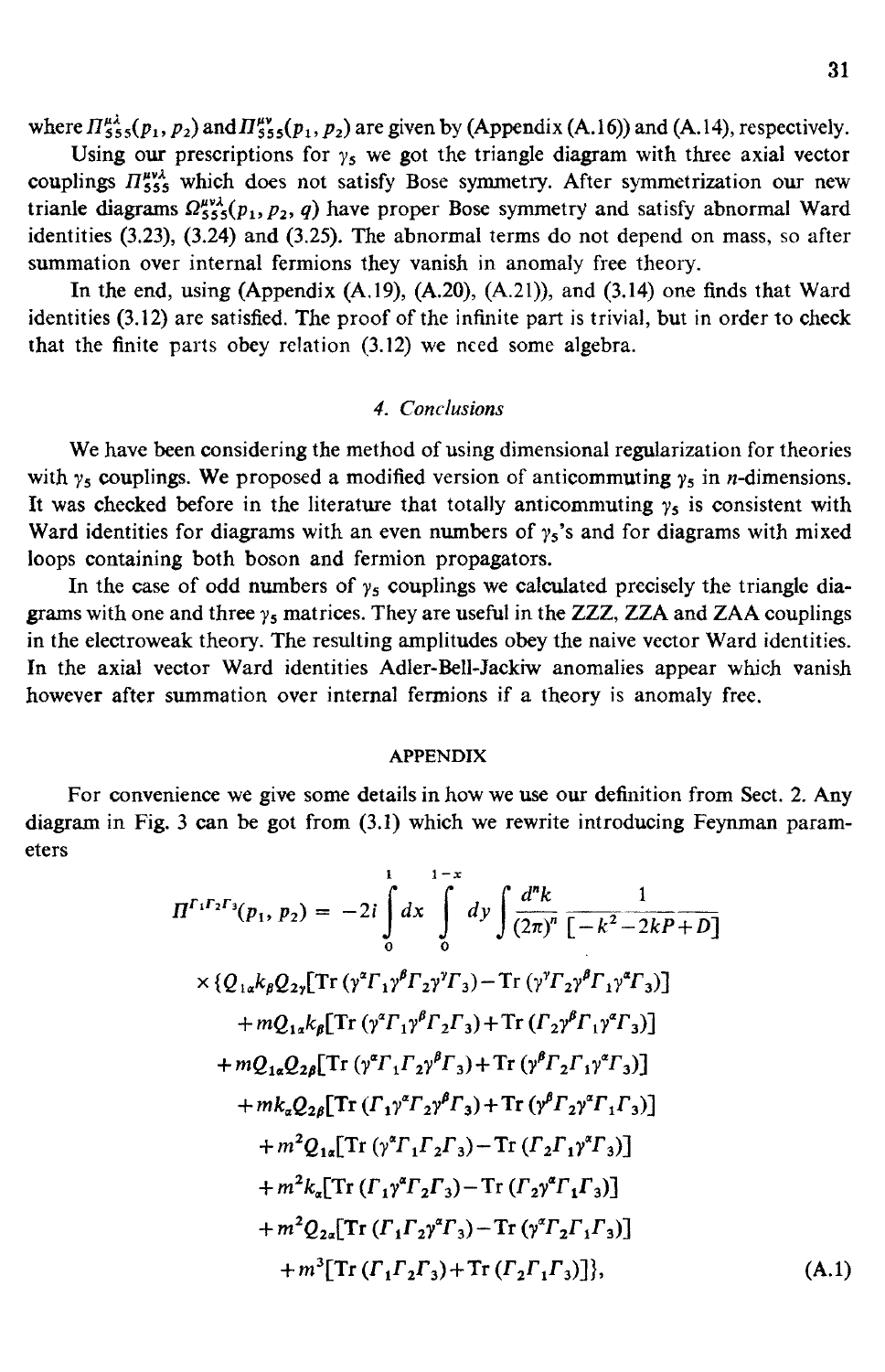where

$$
Q_1 = k + p_1
$$
,  $Q_2 = k - p_2$ ,  $P = yp_1 - xp_2$ ,

and

$$
D = m^2 - p_1^2 y - p_2^2 x.
$$

To calculate  $\Pi_5^{\mu\nu\lambda}$  from Fig. 3a we put to (A.1)  $\Gamma_1 = \gamma^\mu$ ,  $\Gamma_2 = \gamma^\nu$  and  $\Gamma_3 = \gamma^\lambda \gamma_5$ . Using property (2.3) and (2.8) we easily get

 $\label{eq:2.1} \mathcal{L}(\mathcal{A}) = \mathcal{L}(\mathcal{A}) = \mathcal{L}(\mathcal{A}) = \mathcal{L}(\mathcal{A}) = \mathcal{L}(\mathcal{A}) = \mathcal{L}(\mathcal{A})$ 

$$
\Pi_{5}^{\mu\nu\lambda}(p_{1}, p_{2}) = -2i \int_{0}^{1} dx \int_{0}^{1-x} dy \int \frac{d^{n}k}{(2\pi)^{n}} \frac{1}{[-k^{2} - 2kP + D]^{3}} \times \{Q_{1\alpha}k_{\beta}Q_{2\gamma}(\text{Tr} (\gamma^{\alpha}\gamma^{\mu}\gamma^{\beta}\gamma^{\nu}\gamma^{\gamma}\gamma_{5}) - \text{Tr} (\gamma^{\gamma}\gamma^{\nu}\gamma^{\beta}\gamma^{\mu}\gamma^{\alpha}\gamma^{\lambda}\gamma_{5})] + 2m^{2}(k + p_{1} - p_{2})_{\alpha} \text{Tr} (\gamma_{5}\gamma^{\alpha}\gamma^{\mu}\gamma^{\nu}\gamma^{\lambda}) \}.
$$
\n(A.2)

To calculate the traces in formula (A.2), we shall use the property C in Sect. 2. Then generally, one can obtain:

$$
\begin{split} \text{Tr} \left( \gamma^{\alpha} \gamma^{\mu} \gamma^{\beta} \gamma^{\gamma} \gamma^{\gamma} \gamma^{\lambda} \gamma_{5} \right) &= \ -4i \left[ g^{\gamma \lambda} \varepsilon^{\alpha \mu \beta \gamma} - g^{\gamma \lambda} \varepsilon^{\alpha \mu \beta \gamma} \right. \\ &\quad \left. + g^{\gamma \gamma} \varepsilon^{\alpha \mu \beta \lambda} + g^{\beta \lambda} \varepsilon^{\alpha \mu \gamma \gamma} - g^{\beta \gamma} \varepsilon^{\alpha \mu \gamma \lambda} \right. \\ &\quad \left. + g^{\beta \gamma} \varepsilon^{\alpha \mu \gamma \lambda} + g^{\mu \gamma} \varepsilon^{\alpha \beta \gamma \lambda} - g^{\mu \lambda} \varepsilon^{\alpha \beta \gamma \gamma} \right. \\ &\quad \left. + g^{\mu \beta} \varepsilon^{\alpha \gamma \gamma \lambda} - g^{\mu \nu} \varepsilon^{\alpha \beta \gamma \lambda} + g^{\alpha \lambda} \varepsilon^{\mu \beta \gamma \gamma} \right. \\ &\quad \left. + g^{\alpha \nu} \varepsilon^{\mu \beta \gamma \lambda} - g^{\alpha \gamma} \varepsilon^{\mu \beta \gamma \lambda} - g^{\alpha \beta} \varepsilon^{\mu \gamma \gamma \lambda} + g^{\alpha \mu} \varepsilon^{\beta \gamma \gamma \lambda} \right], \end{split} \tag{A.3}
$$

and

Tr 
$$
(\gamma^{\gamma} \gamma^{\nu} \gamma^{\beta} \gamma^{\mu} \gamma^{\alpha} \gamma^{\lambda} \gamma_5) = -4i[g^{\gamma \beta} e^{\alpha \mu \nu \lambda} - g^{\gamma \nu} e^{\alpha \mu \beta \lambda}
$$
  
\n $+ g^{\gamma \alpha} e^{\mu \beta \nu \lambda} - g^{\gamma \mu} e^{\alpha \beta \nu \lambda} + g^{\gamma \lambda} e^{\alpha \mu \beta \nu}$   
\n $+ g^{\nu \mu} e^{\alpha \beta \gamma \lambda} - g^{\nu \beta} e^{\alpha \mu \gamma \lambda} - g^{\nu \alpha} e^{\mu \beta \gamma \lambda}$   
\n $+ g^{\beta \alpha} e^{\mu \nu \gamma \lambda} - g^{\nu \lambda} e^{\alpha \mu \beta \gamma} - g^{\beta \mu} e^{\alpha \nu \gamma \lambda}$   
\n $+ g^{\beta \lambda} e^{\alpha \mu \nu \gamma} + g^{\alpha \lambda} e^{\mu \beta \nu \gamma} - g^{\mu \alpha} e^{\beta \nu \gamma \lambda} - g^{\mu \lambda} e^{\alpha \beta \nu \gamma}$  (A.4)

From (A.2) we see that we have to contract the traces (A.3) and (A.4) with the terms  $k_{\alpha}k_{\beta}k_{\gamma}$ ,  $k_{\alpha}k_{\beta}p_{2\gamma}$ ,  $p_{1\alpha}k_{\beta}k_{\gamma}$  and  $p_{1\alpha}k_{\beta}p_{2\gamma}$ . The fourth term  $p_{1\alpha}k_{\beta}p_{2\gamma}$  gives a finite integral, so we can calculate it in any  $w/t/$ . We obtain:

$$
k_{\alpha}k_{\beta}k_{\gamma}[\text{Tr}(\gamma^{\alpha}\gamma^{\nu}\gamma^{\beta}\gamma^{\nu}\gamma^{\gamma}\gamma^{\lambda}\gamma_{5}) - \text{Tr}(\gamma^{\nu}\gamma^{\nu}\gamma^{\beta}\gamma^{\mu}\gamma^{\alpha}\gamma^{\lambda}\gamma_{5})]
$$
  
= 
$$
-2k^{2}k_{\alpha}\text{Tr}(\gamma_{5}\gamma^{\alpha}\gamma^{\mu}\gamma^{\nu}\gamma^{\lambda}), \qquad (A.5)
$$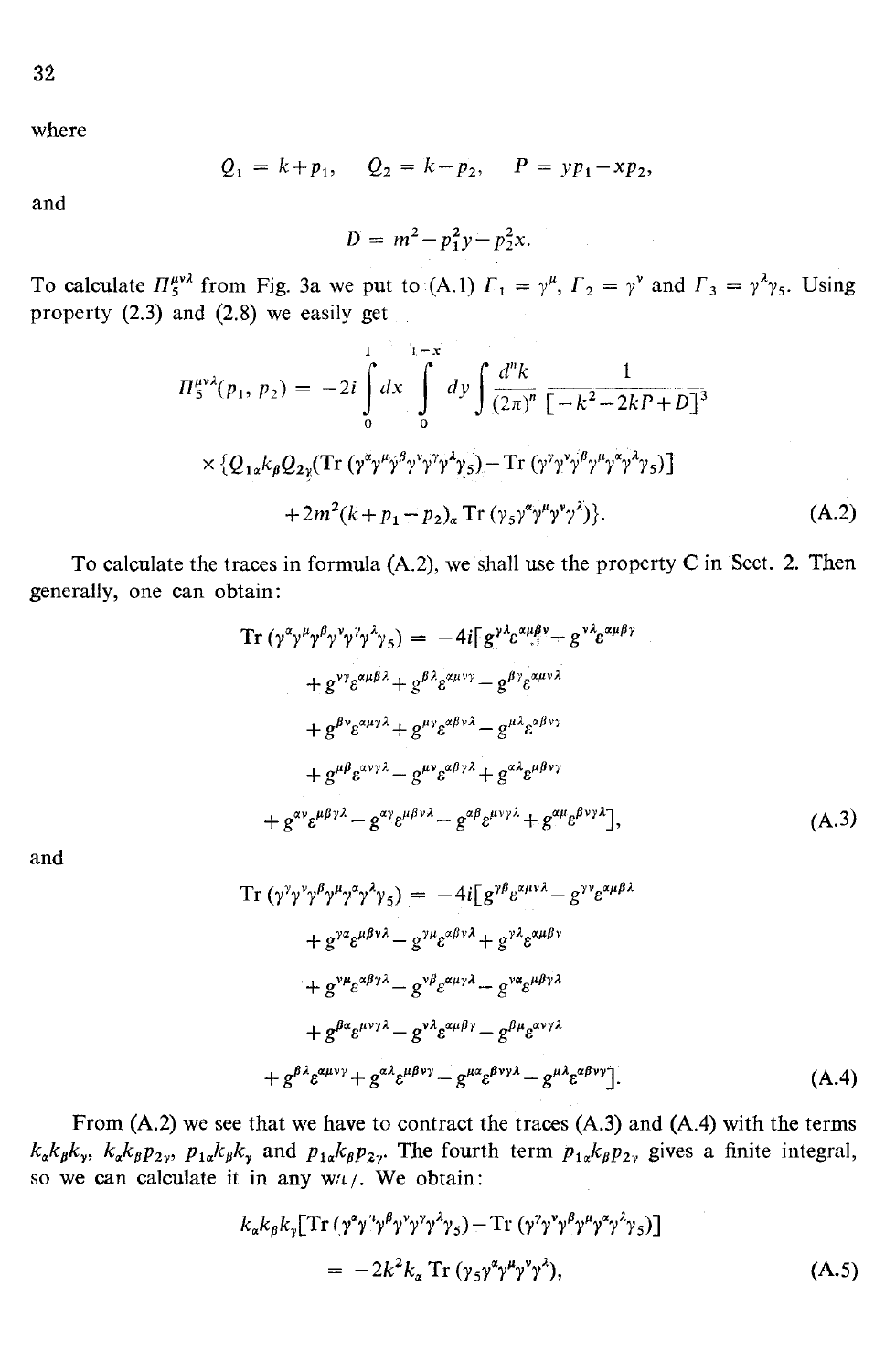$$
p_{1\alpha}k_{\beta}k_{\gamma}[\text{Tr}(\gamma^{\alpha}\gamma^{\mu}\gamma^{\beta}\gamma^{\nu}\gamma^{\gamma}\gamma^{\lambda}\gamma_{5})-\text{Tr}(\gamma^{\gamma}\gamma^{\nu}\gamma^{\beta}\gamma^{\mu}\gamma^{\alpha}\gamma^{\lambda}\gamma_{5})]
$$
  
= -4k<sup>v</sup>(p<sub>1\alpha</sub>k\_{\beta})\text{Tr}(\gamma\_{5}\gamma^{\alpha}\gamma^{\beta}\gamma^{\mu}\gamma^{\lambda})-2k^{2}p\_{1\alpha}\text{Tr}(\gamma\_{5}\gamma^{\alpha}\gamma^{\mu}\gamma^{\nu}\gamma^{\lambda}) \t(A.6)

and

$$
k_{\alpha}k_{\beta}p_{2\gamma}\left[\operatorname{Tr}\left(\gamma^{\alpha}\gamma^{\mu}\gamma^{\beta}\gamma^{\nu}\gamma^{\gamma}\gamma^{\lambda}\gamma_{5}\right)-\operatorname{Tr}\left(\gamma^{\nu}\gamma^{\nu}\gamma^{\beta}\gamma^{\mu}\gamma^{\alpha}\gamma^{\lambda}\gamma_{5}\right)\right]
$$
  
= -4k^{\mu}(k\_{\alpha}p\_{2\beta})\operatorname{Tr}\left(\gamma\_{5}\gamma^{\alpha}\gamma^{\beta}\gamma^{\nu}\gamma^{\lambda}\right)-2k^{2}p\_{2\alpha}\operatorname{Tr}\left(\gamma\_{5}\gamma^{\alpha}\gamma^{\mu}\gamma^{\nu}\gamma^{\lambda}\right). (A.7)

For the product  $p_{1x}k_{\beta}p_{2y}$  we at first make integration and then contraction with the trace tensor. Putting now all parts together we get:

$$
\Pi_{5}^{\mu\nu\lambda}(p_{1}, p_{2}) = \text{Tr} \left(\gamma_{5}\gamma^{\alpha}\gamma^{\mu}\gamma^{\nu}\gamma^{\lambda}\right) \left[B_{1}p_{1\alpha} + B_{2}p_{2\alpha}\right] \n+ \text{Tr} \left(\gamma_{5}\gamma^{\alpha}\gamma^{\beta}\gamma^{\mu}\gamma^{\lambda}\right) \left(p_{1\alpha}p_{2\beta}\right) \left[B_{3}p_{1}^{\nu} + B_{4}p_{2}^{\nu}\right] \n+ \text{Tr} \left(\gamma_{5}\gamma^{\alpha}\gamma^{\beta}\gamma^{\nu}\gamma^{\lambda}\right) \left(p_{1\alpha}p_{2\beta}\right) \left[B_{5}p_{1}^{\mu} + B_{6}p_{2}^{\mu}\right],
$$
\n(A.8)

where

$$
B_{1} = \frac{1}{8\pi^{2}} \int_{0}^{1} dx \int_{0}^{1-x} dy \left\{ \ln D_{3}(x, y) (3y-1) + \frac{1}{D_{3}(x, y)} [p_{1}^{2}y(1-y) (1-2y) + 4p_{1}p_{2}xy(1-y) + p_{2}^{2}x(1+(1-y)(1-2x))] \right\},
$$
  
\n
$$
B_{2} = \frac{1}{8\pi^{2}} \int_{0}^{1} dx \int_{0}^{1-x} dy \left\{ \ln D_{3}(x, y) (-3x) + \frac{1}{D_{3}(x, y)} [p_{1}^{2}y((1-x)(2y-1)-1) - 4p_{1}p_{2}xy(1-x) + p_{2}^{2}x(1-x)(2x-1)] \right\},
$$
  
\n
$$
B_{3} = \frac{1}{4\pi^{2}} \int_{0}^{1} dx \int_{0}^{1-x} dy \frac{xy}{D_{3}(x, y)},
$$
  
\n
$$
B_{4} = \frac{1}{4\pi^{2}} \int_{0}^{1} dx \int_{0}^{1-x} dy \frac{x(1-x)}{D_{3}(x, y)},
$$
  
\n
$$
B_{5} = -\frac{1}{4\pi^{2}} \int_{0}^{1} dx \int_{0}^{1-x} dy \frac{y(1-y)}{D_{3}(x, y)},
$$
  
\n
$$
B_{6} = -\frac{1}{4\pi^{2}} \int_{0}^{1} dx \int_{0}^{1-x} dy \frac{xy}{D_{3}(x, y)},
$$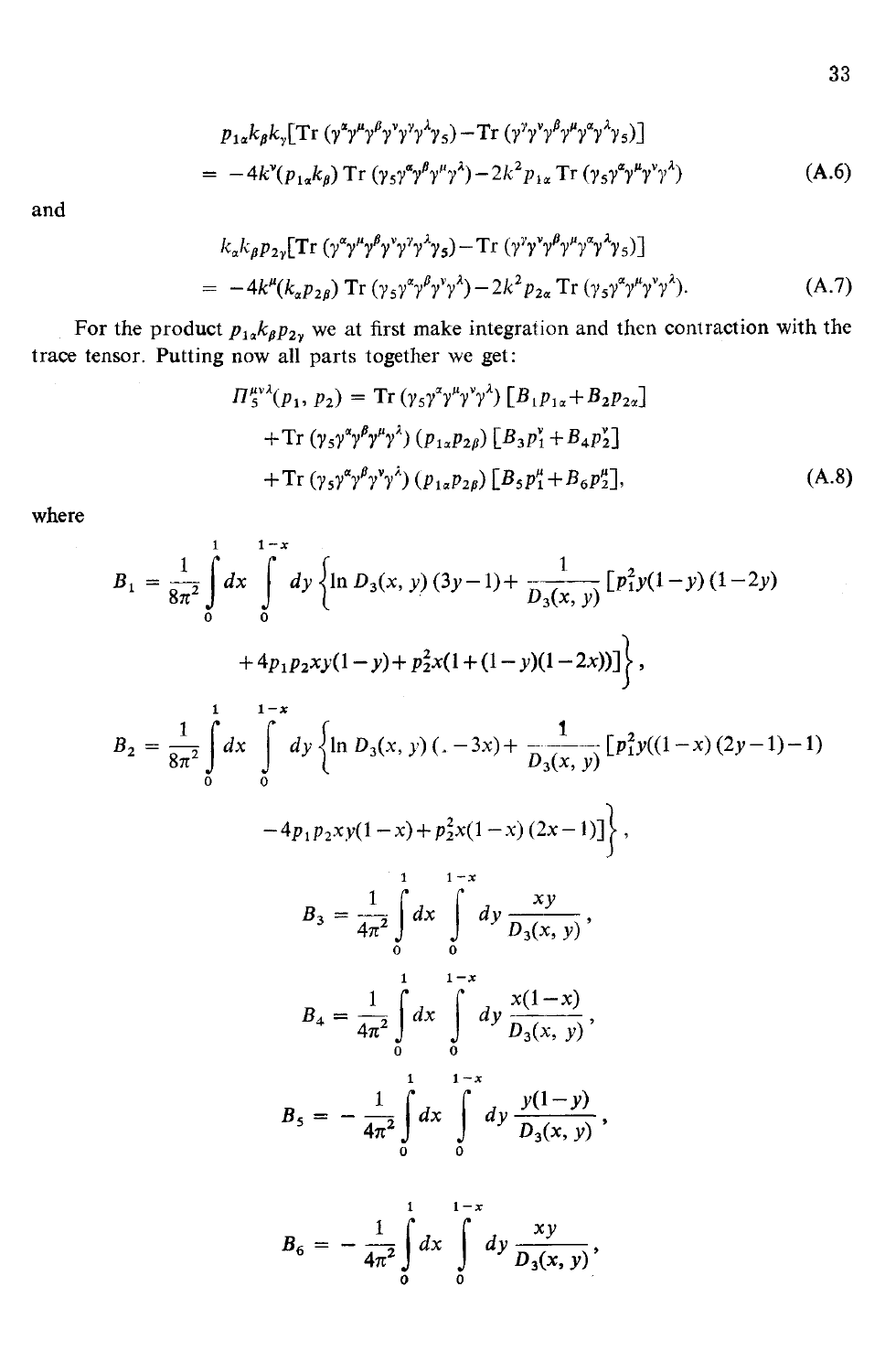where

$$
D_3(x, y) = m^2 - p_1^2 y (1 - y) - p_2^2 x (1 - x) - 2p_1 p_2 xy.
$$

Using a similar procedure as in Ref. [10] it is easy to get

$$
B_1 = B_3 p_1 p_2 + B_4 p_2^2
$$

and

$$
B_2 = B_5 p_1^2 + B_6 p_1 p_2. \tag{A.9}
$$

Thus our result for  $\Pi_5^{\mu\nu\lambda}$  is the same as in Ref. [10] in spite of different  $\gamma_5$  definition. Putting now  $\Gamma_1 = \gamma^{\mu} \gamma^5$ ,  $\Gamma_2 = \gamma^{\nu} \gamma_5$ ,  $\Gamma_3 = \gamma^{\nu} \gamma_5$  into (A.1) we get

$$
\Pi_{555}^{\mu\nu\lambda}(p_1, p_2) = \text{Tr} (\gamma_5 \gamma^{\alpha} \gamma^{\mu} \gamma^{\nu} \gamma^{\lambda}) [A_1 p_{1\alpha} + A_2 p_{2\alpha}]
$$
  
+ 
$$
\text{Tr} (\gamma_5 \gamma^{\alpha} \gamma^{\beta} \gamma^{\mu} \gamma^{\lambda}) (p_{1\alpha} p_{2\beta}) [B_3 p_1^{\nu} + B_4 p_2^{\nu}]
$$
  
+ 
$$
\text{Tr} (\gamma_5 \gamma^{\alpha} \gamma^{\beta} \gamma^{\nu} \gamma^{\lambda}) (p_{1\alpha} p_{2\beta}) [B_5 p_1^{\mu} + B_6 p_2^{\mu}], \qquad (A.10)
$$

where  $B_i$ ,  $i = 3, 4, 5, 6$ , are the same as in (A.8) and

$$
A_1 = B_1 - \frac{m^2}{4\pi^2} \int_0^1 dx \int_0^{1-x} dy \frac{1-2y}{D_3(x, y)},
$$
 (A.11)

and

$$
A_2 = B_2 - \frac{m^2}{4\pi^2} \int_0^1 dx \int_0^{1-x} dy \frac{2x-1}{D_3(x, y)}.
$$
 (A.12)

The other diagrams in Fig. 3 are simpler. Putting  $\Gamma_1 = \gamma^{\mu}$ ,  $\Gamma_2 = \gamma^{\nu}$ ,  $\Gamma_3 = \gamma_5$  into (A.1) we get  $\Pi_{5}^{\mu\nu}(p_{1}, p_{2})$ :

$$
\Pi_5^{\mu\nu}(p_1, p_2) = -\frac{m}{8\pi^2} \operatorname{Tr} \left( \gamma_5 \gamma^2 \gamma^{\beta} \gamma^{\mu} \gamma^{\nu} \right) \left( p_{1\alpha} p_{2\beta} \right) \int_0^1 dx \int_0^{1-x} dy \frac{1}{D_3(x, y)} \,. \tag{A.13}
$$

In the same way putting  $\Gamma_1 = \gamma^{\mu} \gamma_5$ ,  $\Gamma_2 = \gamma^{\nu} \gamma_5$ ,  $\Gamma_3 = \gamma_5$  into (A.1) we obtain

$$
\Pi_{555}^{\mu\nu}(p_1, p_2) = -\frac{m}{\pi^2} \operatorname{Tr} \left( \gamma_5 \gamma^{\alpha} \gamma^{\beta} \gamma^{\mu} \gamma^{\nu} \right) \left( p_{1\alpha} p_{2\beta} \right) \int_0^1 dx \int_0^{1-x} dy \frac{2(x+y)-1}{D_3(x, y)} \,. \tag{A.14}
$$

After changing the variables in (A. 14) we easily get the other diagrams in Fig. 3b. To obtain  $\Pi_{555}^{\mu\lambda}$  we change

$$
\mu \to \lambda, \quad \nu \to \mu, \quad p_1 \to q = -p_1 - p_2, \quad p_2 \to p_1, \quad x \to 1 - x - y, \quad y \to x, \quad (A.15)
$$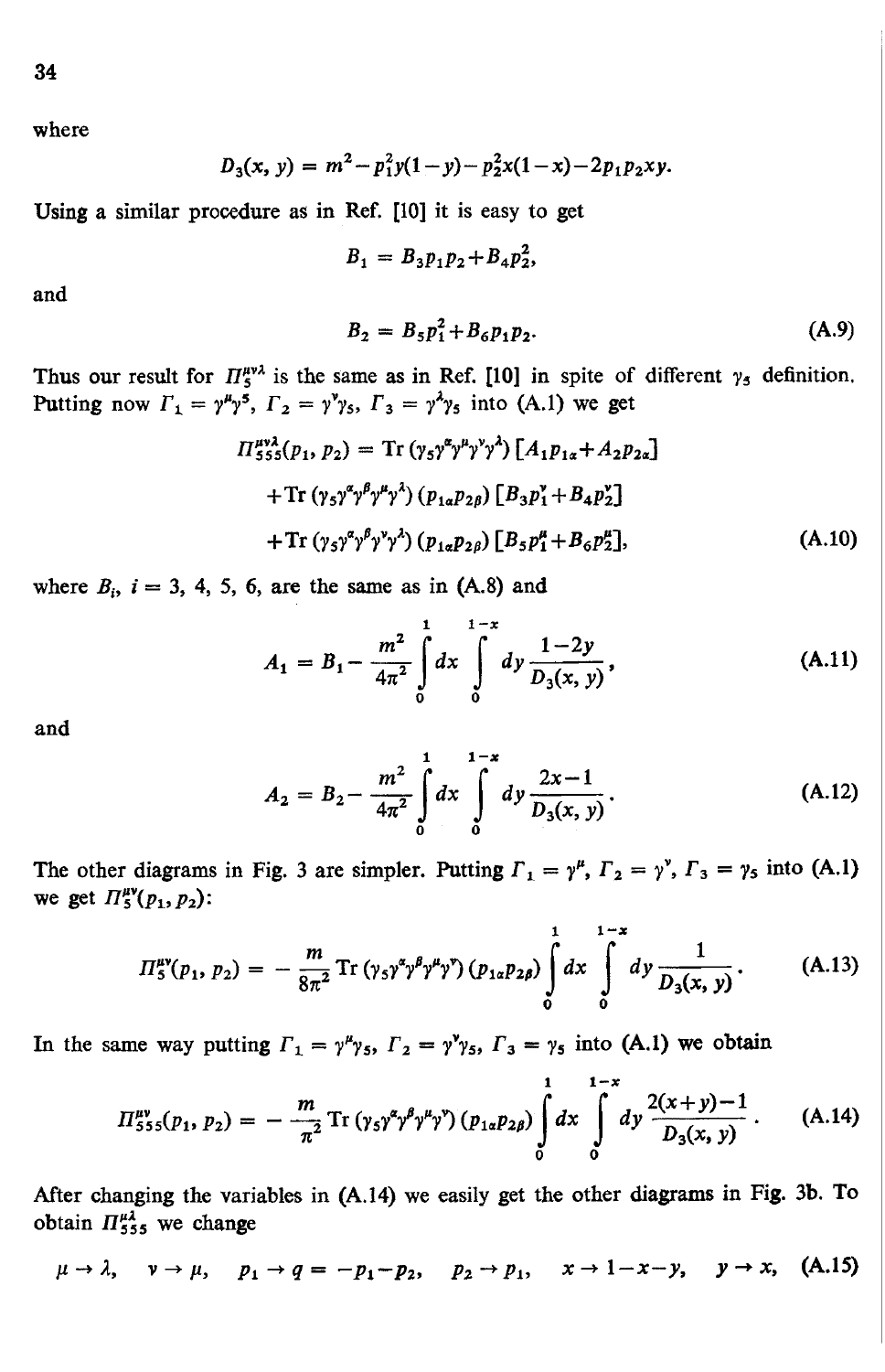and then

$$
\Pi_{555}^{\mu\lambda}(p_1, p_2) = \frac{m}{8\pi^2} \operatorname{Tr} \left( \gamma_5 \gamma^{\mu} \gamma^{\lambda} \gamma^{\alpha} \gamma^{\beta} \right) \left( p_{1\alpha} p_{2\beta} \right) \int_0^1 dx \int_0^{1-x} dy \frac{1-2y}{D_3(x, y)}.
$$
 (A.16)

To get  $\pi_{555}^{3}$  we substitute

 $\mu \to \nu$ ,  $\nu \to \lambda$ ,  $p_1 \to p_2$ ,  $p_2 \to q = -p_1 - p_2$ ,  $x \to y$ ,  $y \to 1 - x - y$ , (A.17) so we have

$$
\Pi_{555}^{\nu\lambda}(p_1, p_2) = -\frac{m}{8\pi^2} \operatorname{Tr} \left( \gamma_5 \gamma^{\nu} \gamma^{\lambda} \gamma^{\alpha} \gamma^{\beta} \right) \left( p_{1\alpha} p_{2\beta} \right) \int_0^1 dx \int_0^{1-x} dy \frac{1-2x}{D_3(x, y)}.
$$
 (A.18)

Putting  $\Gamma_1 = \gamma^{\mu} \gamma_5$ ,  $\Gamma_2 = \gamma^{\nu} \gamma_5$  and  $\Gamma_3 = 1$  we obtain  $\Pi_{55}^{\mu \nu}$  from Fig. 3c.

$$
\Pi_{55}^{\mu\nu}(p_1, p_2) = g^{\mu\nu} \frac{m}{\pi^2} \left( C_{\text{UV}} - 1 - 2 \int_0^1 dx \int_0^{1-x} dy \ln D_3(x, y) \right. \\
\left. + \frac{m}{2\pi^2} \int_0^1 dx \int_0^{1-x} dy \frac{1}{D_3(x, y)} \left\{ p_1^{\mu} p_1^{\nu} 2y(2y - 1) + p_2^{\mu} p_2^{\nu} 2x(1 - x) + p_1^{\mu} p_2^{\nu} (1 - 4xy) \right. \\
\left. + p_2^{\mu} p_1^{\nu} (2x + 2y - 4xy - 1) + g^{\mu\nu} (p_1^2 y(1 - 2y) + p_2^2 x(1 - 2x) + p_1 p_2 (4xy - 2x - 2y + 1)) \right\} \right), \tag{A.19}
$$

where

$$
C_{UV} = \frac{2}{4-n} - \gamma_E + \ln 4\pi \text{ and } \gamma_E \text{ is Euler constant.}
$$

The second diagram in Fig. 3c is obtained by putting  $\Gamma_1 = \gamma^{\mu} \gamma_5$ ,  $\Gamma_2 = \gamma_5$ , and  $\Gamma_3 = 1$ into (A.l)

$$
\Pi_{55}^{\mu}(p_1, p_2) = D_1 p_1^{\mu} + D_2 p_2^{\mu},
$$

where

$$
D_1 = \frac{1}{4\pi^2} C_{\text{UV}} + \frac{1}{2\pi^2} \int_0^1 dx \int_0^{1-x} dy(3y-2) \ln D_3(x, y)
$$
  

$$
- \frac{1}{2\pi^2} \int_0^1 dx \int_0^{1-x} dy \frac{1}{D_3(x, y)} [p_1^2 y(1-y) (2y-1)
$$
  
+  $p_2^2 x(y+2(1-y) (x-1)) + 2p_1 p_2 y(1-y) (1-2x)],$  (A.20)